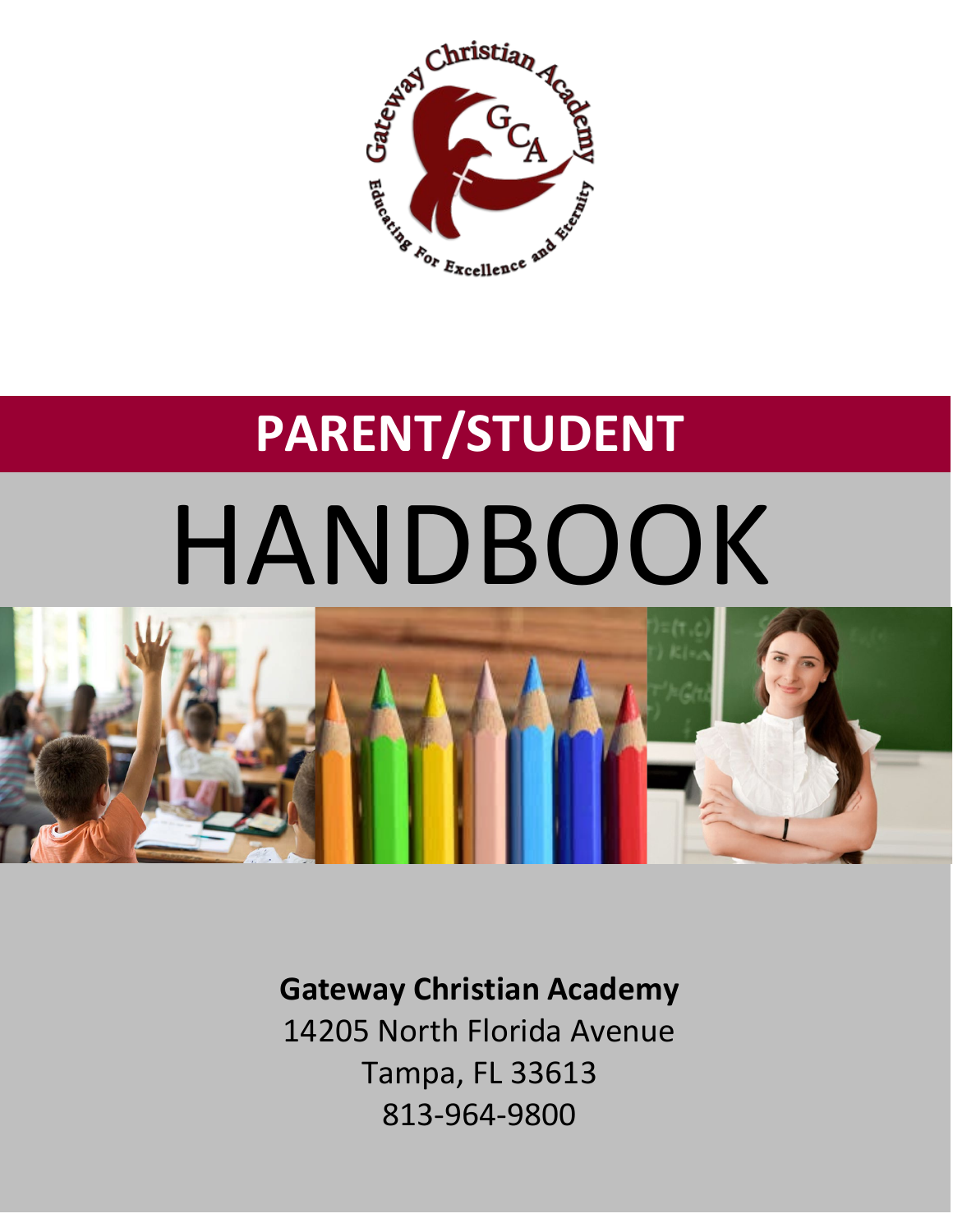# **TABLE OF CONTENTS**

| <b>Welcome to Gateway Christian Academy</b>           | $\mathbf{3}$            |
|-------------------------------------------------------|-------------------------|
| <b>Management Statement</b>                           | $\overline{\mathbf{3}}$ |
| Notice of Student Nondiscriminatory Policy            | $\mathbf{3}$            |
| Code of Ethics of the Education Profession in Florida | $\overline{\mathbf{3}}$ |
| Mission, Vision, Etiquette & Protocol                 | $\overline{4}$          |
| Purpose, Philosophy of Education                      | $4 - 6$                 |
| <b>Statement of Faith</b>                             | 7                       |
| Admissions                                            | 8                       |
| <b>Financial Information</b>                          | $8-9$                   |
| Academics                                             | $9-10$                  |
| <b>Graduation Requirements &amp; Program Options</b>  | 11                      |
| Attendance                                            | $12 - 13$               |
| <b>Student Conduct &amp; Discipline</b>               | $13 - 15$               |
| <b>Before &amp; After Care Conduct</b>                | 16                      |
| <b>Playground Code of Conduct</b>                     | 17                      |
| <b>Student Dress Code</b>                             | 18-19                   |
| <b>Student Awards</b>                                 | 20                      |
| Food & Health Services                                | 21                      |
| <b>Parent Ministry</b>                                | 22                      |
| Miscellaneous                                         | 23                      |
| Parent/Guardian Commitment                            | 24                      |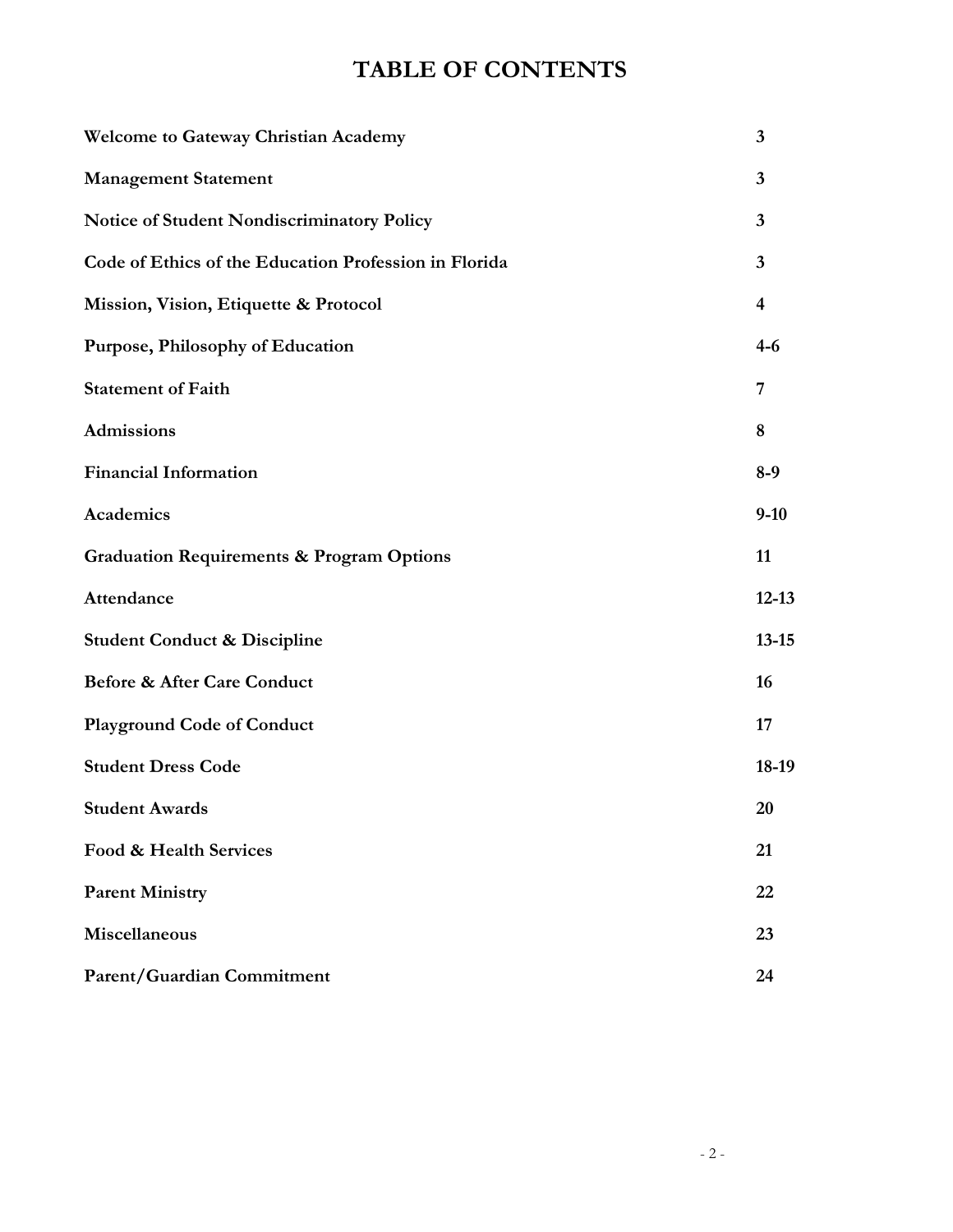# **WELCOME TO GATEWAY CHRISTIAN ACADEMY**

Welcome to Gateway Christian Academy (GCA). You have enrolled in a school that is dedicated to providing a quality Christian education.

The policies and procedures contained in this handbook are the result of a concerted effort on the part of our faculty, administration and parents. This information has been carefully prepared so that it will be of great value in helping you become an integral part of the school. All parents and students are expected to know and follow the regulations in this handbook. The guidelines are designed with the best interest of the student in mind. Guided by dedicated staff and open to the direction of the Holy Spirit, these young people can achieve at their greatest potential.

God's blessings on you for a successful and rewarding school year!

#### **MANAGEMENT STATEMENT**

Gateway Christian Academy is an educational institution owned by Gateway Christian Center. The Word of God is placed central in the education process. Biblical principles are woven into the very fabric of each academic subject. The mission and the vision of the school reflect those approved by Gateway Christian Center's leadership team and board.

#### **NOTICE OF STUDENT NONDISCRIMINATORY POLICY**

Gateway Christian Academy intends to comply with all applicable laws. Our school admits students of any race, color, national and ethnic origin to all the rights, privileges, programs and activities generally accorded or made available to students. It does not discriminate with regard to race, color, national and ethnic origin in administration of its educational policies, admissions policies, scholarship programs, athletic and schooladministered programs.

#### **CODE OF ETHICS OF THE EDUCATION PROFESSION IN FLORIDA**

(Florida Department of Education)

Gateway Christian Academy adheres to the Code of Ethics of the Education Profession in Florida:

- 1. The educator values the worth and dignity of every person, the pursuit of truth, devotion to excellence, acquisition of knowledge, and the nurture of democratic citizenship. Essential to the achievement of these standards are the freedom to learn and to teach and the guarantee of equal opportunity for all.
- 2. The educator's primary professional concern will always be for the student and for the development of the student's potential. The educator will therefore strive for professional growth and will seek to exercise the best professional judgment and integrity.
- 3. Aware of the importance of maintaining the respect and confidence of one's colleagues, of students, of parents, and of other members of the community, the educator strives to achieve and sustain the highest degree of ethical conduct.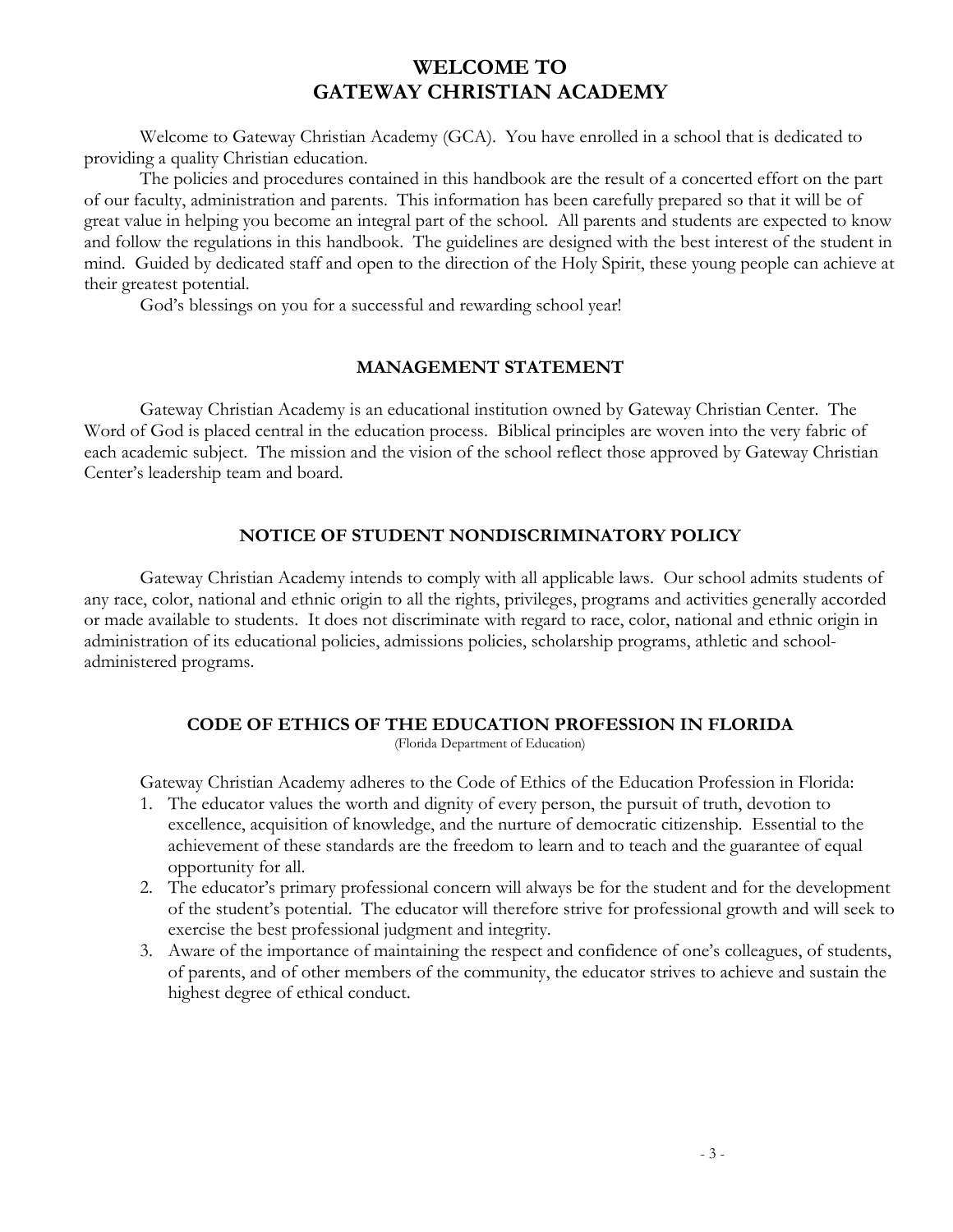#### **MISSION STATEMENT**

To prepare students for life as Christian role models and leaders who choose character before career, wisdom beyond scholarship, and service before self.

#### **VISION OF OUR SCHOOL**

*"Where there is no vision, the people perish; but blessed is he who keeps the law."* Proverbs 29:18

To be recognized and highly regarded for its solid Biblical foundation and academic excellence; preparing the next generation to effectively influence the community through a Christian worldview in the areas of morals, ethics, and family values.

#### **ETIQUETTE & PROTOCOL**

It is the goal of every teacher to teach every student techniques and skills in the area of etiquette and protocol in order to empower a child to succeed in their relationships with others and to become productive citizens of their community. Children will learn skills such as proper greetings, respecting authority, building up self assurance, developing good manners and social skills, personal presence and appreciating traditional values.

#### **PURPOSE**

The Great Commission Matthew 28:16-20

"Then the eleven disciples went to Galilee, to the mountain where Jesus had told them to go. When they saw him they worshiped him; but some doubted. Then Jesus came to them and said, "All authority in heaven and on earth has been given to me. Therefore go and make disciples of all nations, baptizing them in the name of the Father and of the Son and of the Holy Spirit, and teaching them to obey everything I have commanded you. And surely I am with you always, to the very end of the age."

The purpose of Gateway Christian Academy is to provide a Christ-centered, Spirit-filled educational setting dedicated to training young people to fulfill the Great Commission in whatever vocation they may choose, be it minister, teacher, business executive, scientist, doctor, world leader and more! We realize the solemn responsibility under God to carry out this purpose and look for parents and students who are in agreement. For without this agreement, our purpose cannot be fulfilled.

God is calling churches across America to build Christian schools. There is a price to pay, but the reward will be worth it. The next generation can be different if the people of God today will heed the voice of the Spirit.

#### **PHILOSOPHY OF EDUCATION…a deeper perspective**

Noah Webster (1828) defined education as:

*The bringing up, as of a child; instruction; formation of manners. Education comprehends all that series of instruction and discipline, which is intended to enlighten the understanding, correct the temper, and form the manners and habits of youth, and fit them for usefulness in their future stations. To give children a good education in manners, arts and science, is important; to give them a religious education is indispensable; and an immense responsibility rests upon parents and guardians who neglect these duties.*

School should provide several things to the students who engage in the activity of learning. It should shape their manners and habits, prepare them for future employment, and equip them to be productive members of society. Learned protocol and proper etiquette basics should be evident in every child.

However, the chief purpose of education is to bring children to the realization of Jesus Christ and the Biblical principles by which they should live their lives. An education should show children and young people how to face God and then with the vision of God in their hearts to face the present world and the world to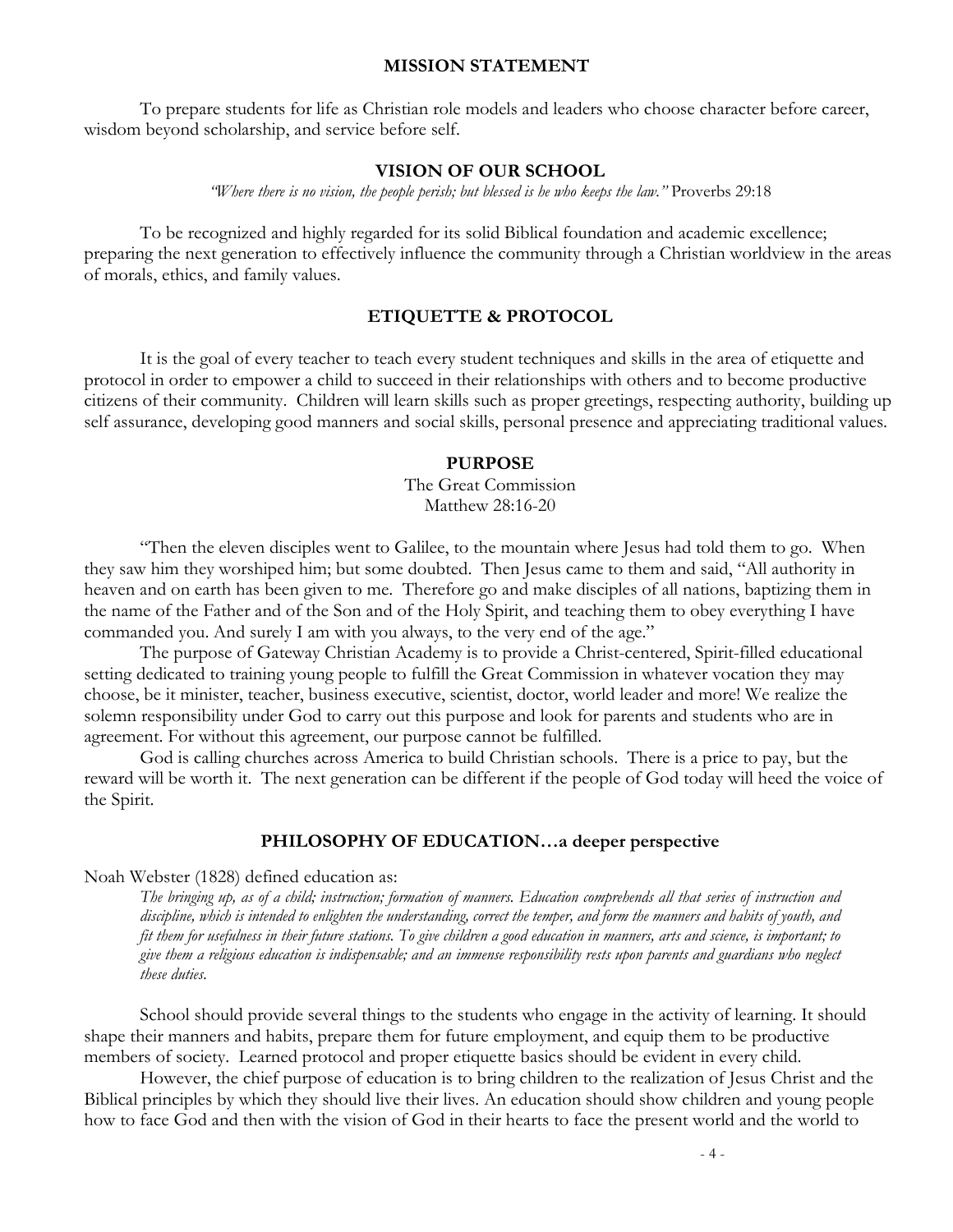come. When parents and educators fail in this area, they have not provided a complete education. Unless children first know God, they cannot know anything correctly.

The world of Christian Education is a fulfilling one. It is an opportunity to invest our time, talents, and treasures in God's Kingdom caring for those who are most precious to Him. As educational facilitators devoted to the care and education of students who represent cultural diversity, our desire is to help every student succeed. Our team wants to make sure collaborative settings remain the back drop of an environment where each student will receive the very best our school has to offer families and loyal friends that support our school each year.

Our goal is to help you understand our view of successful education based on biblical principles and cutting edge educational curriculum materials designed to empower every student to learn and reach new academic levels of achievement. We also desire a lasting partnership with everyone involved in the student's educational process.

The Gateway staff is devoted to embracing your child with acceptance, devotion to their work, kindness, trust, love, and a genuine desire to see each one excel. Every child has the right to a sound education!

Helping the student discover his/her best way to receive and retain information shared in and out of the classroom is a constant benchmark for educators. We desire to teach lessons that will embrace multiple intelligences such as kinesthetic, auditory, visual, and verbal linguistics. In this manner, each child will be able to have numerous opportunities to express their individual ideas in creative, constructive, and innovative ways. To see each student grow spiritually, academically, emotionally, socially and physically is the goal of our school team. The school has established an environment conducive to individualized learning as well as plenty of occasions to interact with one another.

As a student enters Gateway Christian Academy, s/he will feel accepted, be encouraged to participate in collaborative learning, and be valued for whom God created him/her to be. From the youngest to the oldest, students will be able to embrace the love of wisdom founded on God's biblical principles. They will spend time in a well-balanced learning environment where each will be challenged to reach their own potential. Students will be able to use their intellectual abilities for good, grow in knowledge, and ultimately reflect the beauty of God's glory discovered in Christian education. Gateway Christian Academy exists for good, growth, and God's glory in the lives of our students.

#### **Biblical Pattern for Education**

"Train up a child in the way he should go: and when he is old, he will not depart from it" (Proverbs 22:6). While there is much debate as to how children should be educated, the Bible makes it clear that children are to be taught of God. The Bible presents a three-step process for education. The first step is the acquisition of knowledge or learning at the factual level. The next step is gaining understanding, which is the ability to process, analyze, and assimilate knowledge. The final step is applying what has been learned with godly wisdom. All three begin with the "fear of the Lord" (Proverbs 1:7; 15:33; Psalm 111:10). No one can be truly educated who does not begin with Jesus Christ as the foundation of learning.

#### **The Pursuit of Truth**

The purpose of Christian education is the pursuit of truth. Truth can only be found in the person of Jesus Christ (John 14:6). Education that is not centered around Jesus Christ and the Word of God provides opportunity for truth to be substituted by man's philosophies. Both the Old and New Testaments warn Christians to avoid the teachings and philosophies of men that ignore Christ. "Hear ye the word which the LORD speaketh unto you, O house of Israel: Thus saith the LORD, Learn not the way of the heathen, and be not dismayed at the signs of heaven; for the heathen are dismayed at them" (Jeremiah 10:1,2). "Beware lest any man spoil you through philosophy and vain deceit, after the tradition of men, after the rudiments of the world, and not after Christ" (Colossians 2:8). An education that prepares children to live in a free society must be fully integrated with the Word. It is reliance upon the Word that leads children to the truth, and it is the truth that makes them free (John 8:31-32).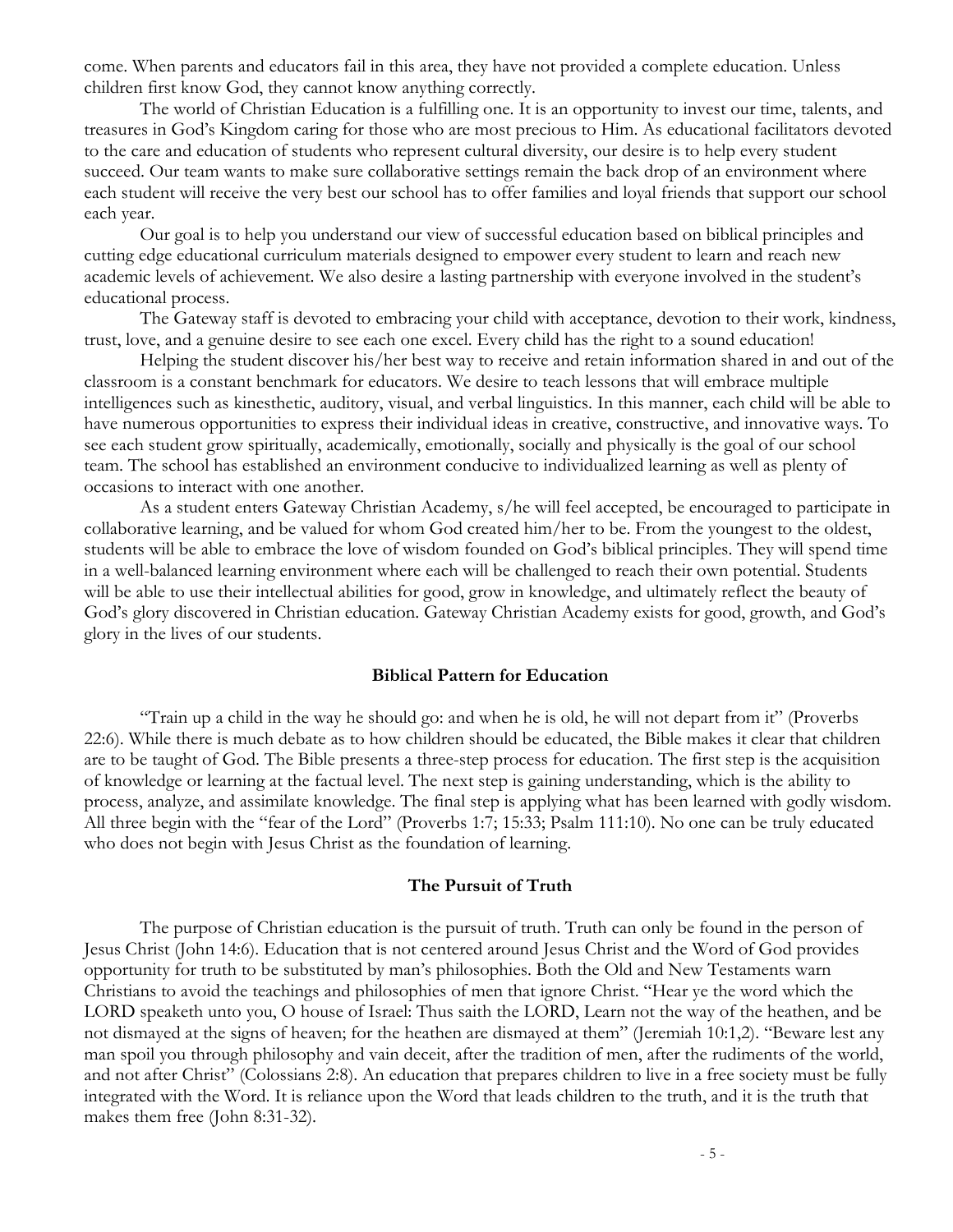#### **Children's Education: The Responsibility of Parents**

The Bible is clear that parents have been given the authority and responsibility to direct their children's education. Parents are not given the responsibility to provide only an academic education for their children, but a godly education. Regardless of the activity in which children may be engaged, they are to be taught how it relates to God (Deuteronomy 4:9,10; 6:1-9; 11:18-23; Isaiah 38:19; Ephesians 6:4). Parental responsibility for a child's education is not only to be directed toward children, but also toward grandchildren and greatgrandchildren (Psalm 78:1-8; Joel 1:3). It is a child's parents who nurture the proper attitude toward learning. They begin the process of learning as they nurture a heart-set within their children that appreciates and loves learning and places Christ at the center of all they do.

#### **The Role of the Christian School and Teacher**

For a child's formal education to be in agreement with the Biblical principles of instruction, God cannot be left out of the equation. It is the desire to integrate academic learning with the Word of God that Christian schools exist. While the Bible does not instruct churches to open Christian schools, many do to help parents fulfill their obligation to provide their children with a godly education. Christian schools are not to usurp the authority and responsibility of parents. Instead, they share the responsibility of educating children by providing a Christ-centered learning environment and Biblically integrated curriculum.

Christian teachers play an important role in the education of children as they use their training to instruct students in the ways of truth. They accomplish this by first modeling godly lives before their students. Second, teachers are to be instructors of truth. This is teaching beyond the content of the textbook to where eternal truth based on the Word of God can be seen. Third, they are trainers who facilitate learning by providing academically sound instruction. Fourth, teachers become surrogate parents as they exhibit the nurturing care of parents throughout the school day. Finally, teachers are shepherds who fulfill this role by protecting their students from the enemy through intercession and guidance.

#### **The Role of the Holy Spirit in Education**

Christian education is perfected when the Holy Spirit is allowed to work in the classroom. The need to understand the fullness of Christ is essential in having a complete education. Only when the Holy Spirit is given the freedom to touch the hearts and minds of students can they be considered truly educated. The Holy Spirit is responsible for teaching people about Jesus and guiding His followers into all truth (John 14:26; 16:13-15).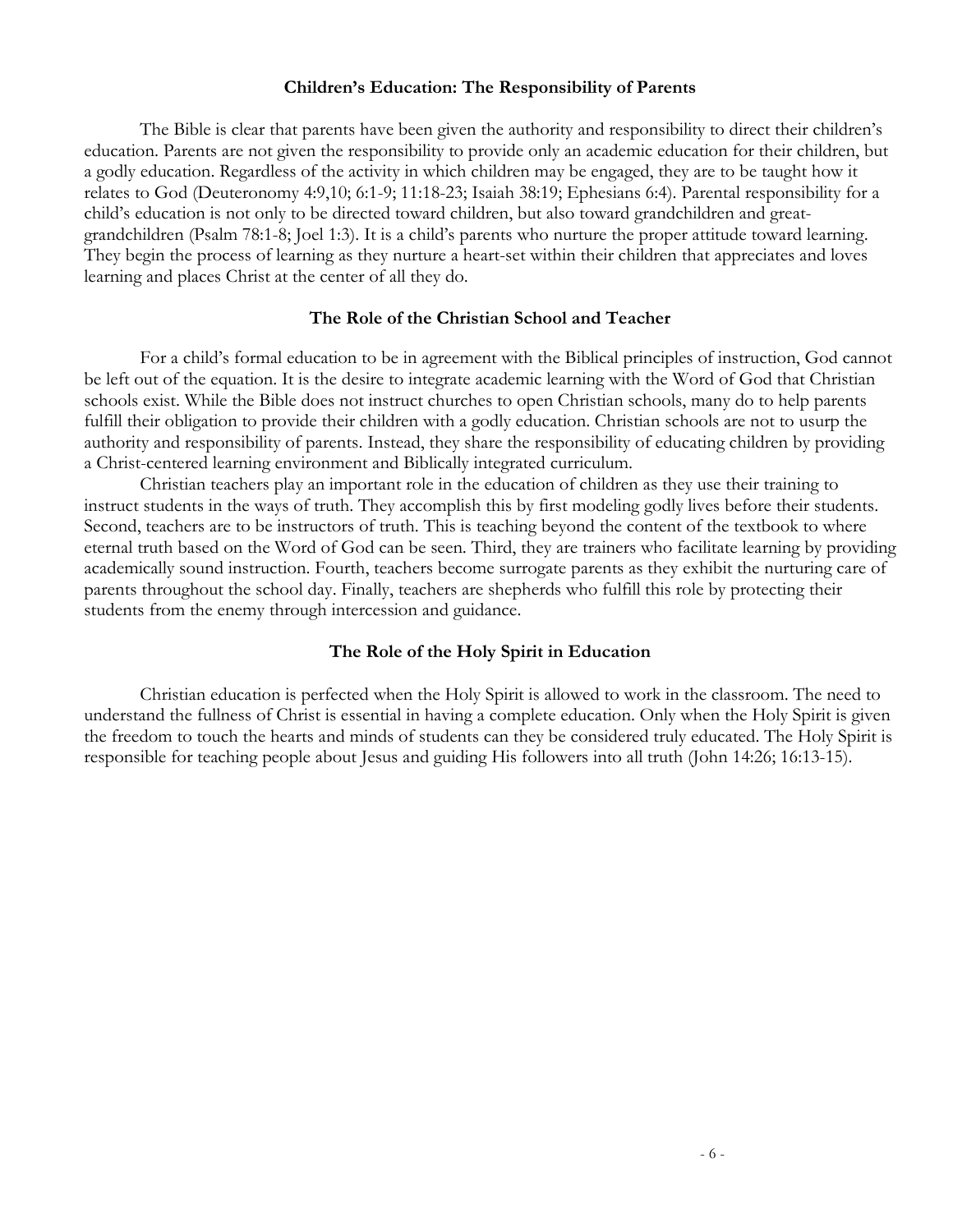# **STATEMENT OF FAITH**

We believe the Bible is the inspired Word of God (2 Timothy 3:16), and that God's Word is Truth, it's His voice, it will endure forever. It is dependable and encouraging to those that read it and apply His words of wisdom to everyday living.

We believe in the Trinity of our Lord Jesus Christ, in His virgin birth, in His sinless life, in salvation through His death on the cross, in His resurrection, in His ascension to the right hand of the Father, and in His personal return in power and glory (1 Corinthians 15:3, 1 Peter 2:21-24, John 3:16).

We believe the Holy Spirit is essential for salvation (Romans 3:10, 23; Titus 3:5) in order to overcome the sinful nature of man. The Holy Spirit empowers God's children to live Holy lives.

We believe in baptism in water by immersion as a direct commandment of our Lord (Matthew 28:19), and is for those that choose to believe and accept Jesus Christ in their hearts as their personal Savior.

We believe the Baptism of the Holy Spirit is a gift from God, as promised by Jesus, to all believers, is received subsequent to salvation (Acts 2:38-39), and is evidenced by the speaking in other tongues as the Holy Spirit gives utterance (Acts 2:4), and by the working of Spiritual gifts within the life of the believer (1 Corinthians 12).

We believe in the resurrection of both the saved and lost; that they are saved unto the resurrection of life; and that without Christ there is no resurrection of life which He desires for all (John 5:24, 28, 29).

We belief in spiritual unity of believers in our Lord Jesus Christ (John 17:11, 20, 21; Galatians 3:28).

We belief in the creation account found in the book of Genesis and that God is the Creator of all things (Genesis 1 and 2; Revelation 4:11).

We believe God heals the sick by the power of God through prayer (Isaiah 53:4, Mark 16:18, James 5:14, 15).

We believe that when we know what our Heavenly Father has revealed to us in His Holy Word about the future, it gives us joy, peace and confidence in the present (1 Thessalonians 4:13-18).

Every Gateway Eagle will be trained (Proverbs 22:6) to believe in God and him/herself to become the very best God desires for their lives in order that they may become world changers for Christ!

Acts 14:27

God had used them to throw the door of FAITH wide open so people of all nations could come streaming in and come together in one accord. Welcome to Gateway Christian Academy.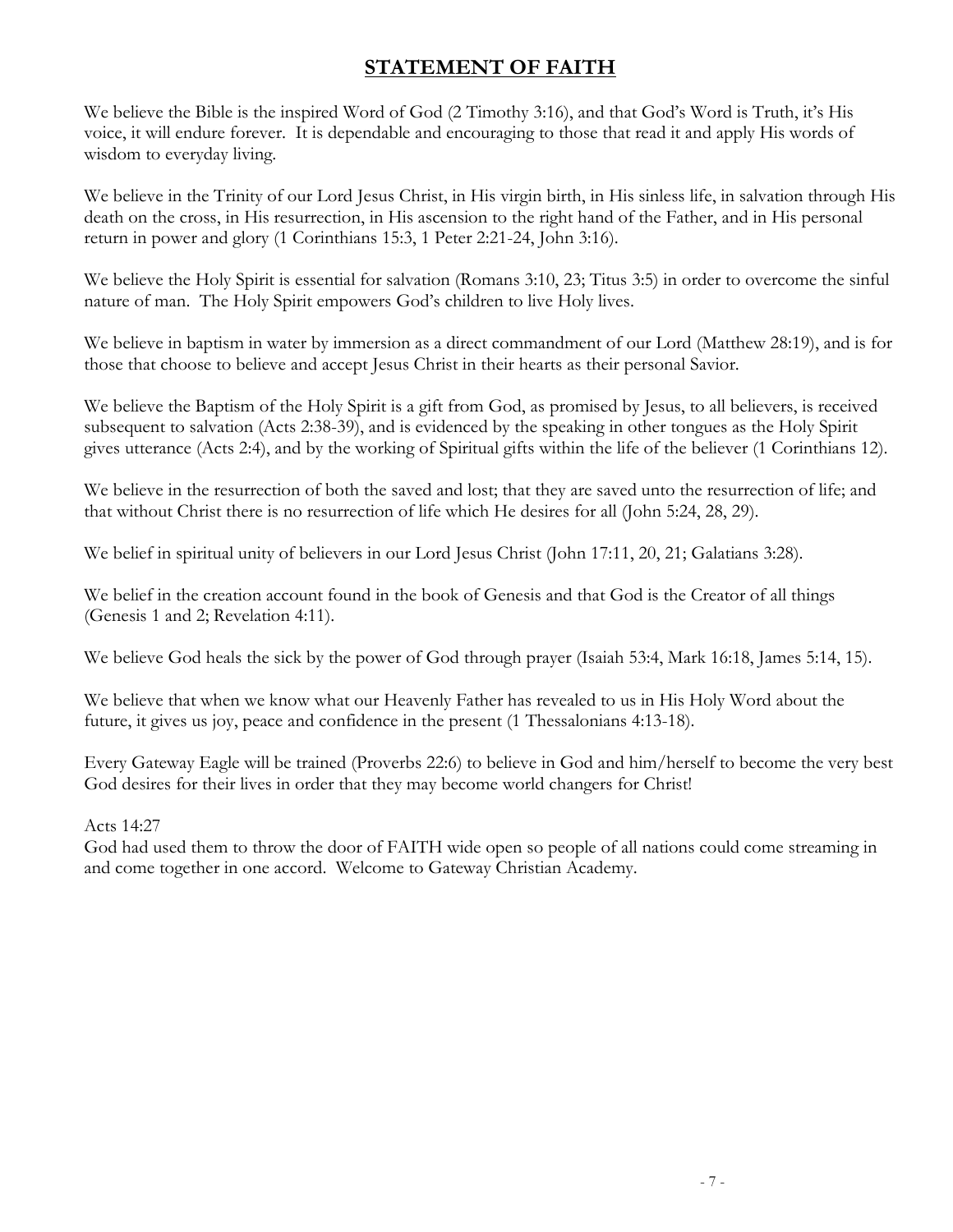# **ADMISSIONS**

Parents wishing to obtain information about the school and its program or to enroll their children in the school should contact the school registrar's office at 813-964-9800.

#### **Requirements:**

- 1. Immunization. Florida law requires that parents or guardians of all minor children in grades K-12 for all public, parochial, or private schools in the State of Florida, must present a signed original or copy (form DH 680) of required immunizations (or immunization exemption – DH681), and signed original or copy (DH3040) upon school enrollment (see Immunization Requirement for School Entry Addendum).
- 2. Birth Certificate. Those enrolling in Kindergarten must be five years old on or before September 1.
- 3. Official school records of progress from previous school.
- 4. Completed application.
- 5. Non-refundable registration fee paid.
- 6. Parents need to be in agreement with the Mission, Vision and Philosophy of Education for the school. Applicants are selected from those whose attitude, lifestyle, academic history, moral and behavioral characteristics are compatible with Gateway Christian Academy.

**Placement:** Grade placement for all students will be determined by the administrative staff after reviewing the results of assessment tests. **GCA RESERVES THE RIGHT TO ADJUST AND/OR MODIFY COURSE SELECTIONS AND/OR COMBINATION OF CLASSES AT EACH GRADE LEVEL BASED ON FINAL ENROLLMENT.**

**Address Changes:** Whenever there is a change of address or telephone number, please call the office and notify us of the change. The same is true for changes in doctors and/or emergency numbers.

**Re-enrollment:** Re-enrollment applications for the upcoming school year will be accepted for students in good standing. **All fees are non-refundable**.

# **FINANCIAL INFORMATION**

**Tuition and Fees:** A non-refundable registration fee is due and payable when a student is enrolled for classes. Payment of this fee reserves a place on the class list; therefore this fee is non-refundable. All fees must be paid to the school registrar's office. Tuition is collected through F.A.C.T.S. Tuition Management Company and is due on the 5<sup>th</sup> or 20<sup>th</sup> of each month. **All accounts must remain current each month in order for students to continue attending classes. Tuition received after the scheduled F.A.C.T.S. payment date will incur a late fee of \$35.**

**Insufficient Funds:** A **\$35 fee** is assessed for all insufficient funds and charged to your account. Payment by cash, money order, cashier's check or credit card will be required after an account is assessed because of insufficient funds.

**Before Care (see fee schedule):** 6:30 a.m. – 8:30 a.m.

#### **After Care (see fee schedule):**

3:30 p.m.– 4:30 pm. Homework time is an important component of our After Care program. Any student picked up after 4:30 p.m. will be charged a flat late fee of \$15.00 for the first 15 minutes and \$2.00 per minute afterthat.

**Student Withdrawal:** A student is not classified as withdrawn until the school business office receives written notification. All school books, materials, equipment and other school-owned property, including tuition and other financial obligations, must be finalized and turned in before withdrawal can be completed. If a student withdraws after the first of the month, the parent remains responsible for the complete month's tuition.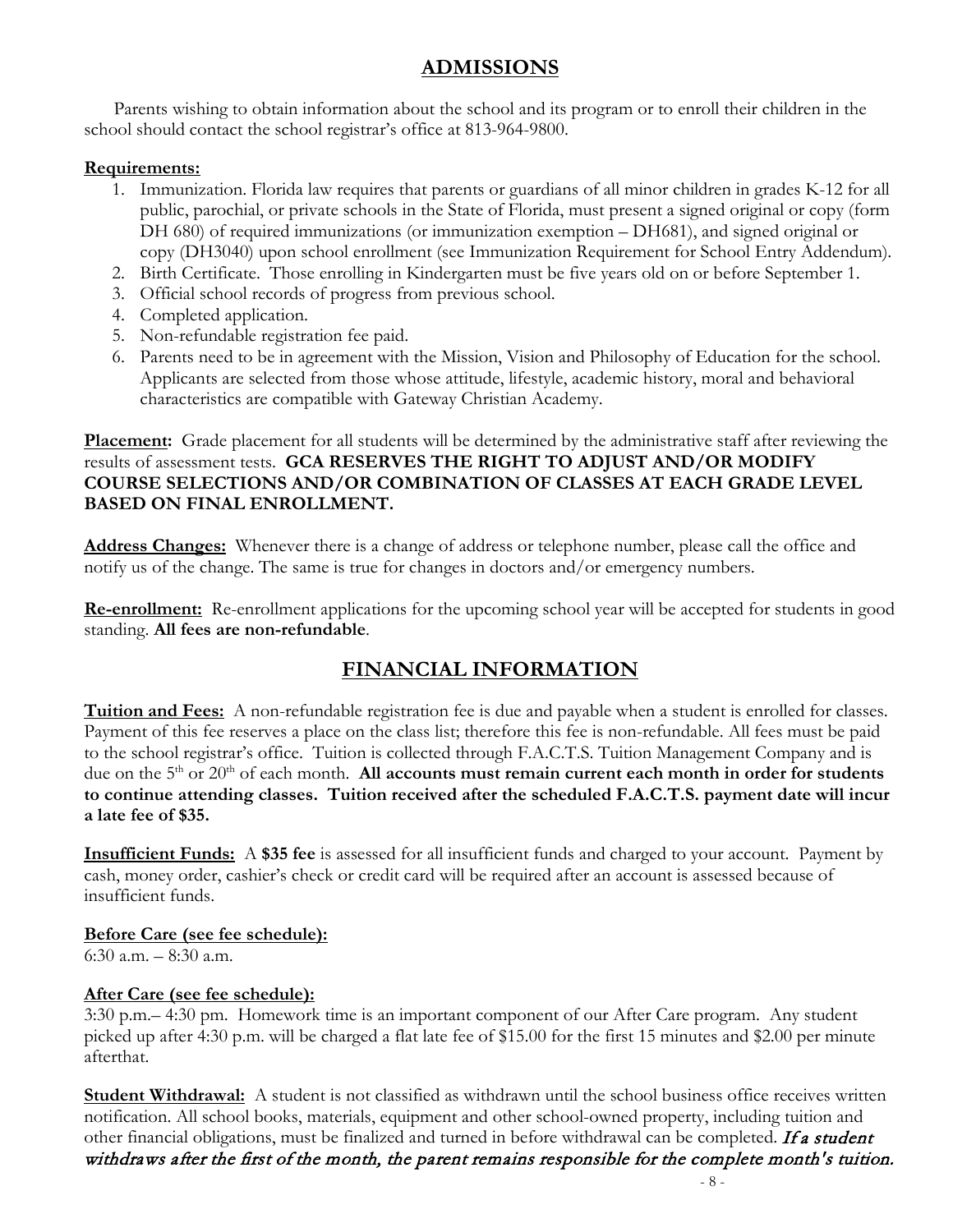Withdrawal letters will be returned to the principal's office for final clearance. **All obligations, including financial, must be cleared before final withdrawal.** 

**Insurance:** The school's student accident insurance coverage is provided for those enrolled students as defined on the Certificate Schedule of Benefits and only for those who are affiliated with the policyholder. The school's policy is secondary to the student's parent/guardian policy and it is recommended that all families have their own family accident insurance.

**Fundraising:** Tuition payments do not cover all the costs. GCA is endeavoring to keep tuition rates affordable to make Christian education accessible to as many families as possible. Therefore, we depend on your support and God's blessing to keep our program operating. We have all-school fundraising projects throughout the school year. Your partnership is needed and appreciated in this endeavor.

# **ACADEMICS**

Through the power of God working in each individual, our school staff expects its students to develop their full potential in every area.

**Class Schedules:** Teachers will provide parents and students with a class schedule.

**Grading Scale:** GCA has adopted the following grading scale (subject to change) in order to fulfill our goal for mastery learning. The letter grades are based on the following percentage grouping:

$$
A+ = 97-100 \t A = 94-96 \t A = 90-93 \t B+ = 87-89
$$
  
\n
$$
B = 84-86 \t B = 80-83 \t C+ = 76-79 \t C = 73-75 \t C = 72-70
$$
  
\n
$$
D+ = 67-69 \t D = 64-66 \t D = 63-60 \t F = Below 60
$$

**Homework:** Believing that homework is an integral part of the school program, each teacher will give homework to aid the student to advance his/her studies. Therefore, each student is required to complete his/her homework assignments on time. Homework is given for several reasons:

- 1. **For Drill**: We believe that most students require solid drilling to master material essential to their education progress.
- 2. **For Practice**: Following classroom explanation, illustration, and drill on new work, homework is given so that the material will be mastered.
- 3. **For Remedial Activity**: As instruction progresses, various challenge points in a student's grasp of a subject become evident. Homework following instruction is given to overcome such challenges.
- 4. **For Special Projects**: Book reports, compositions, special research assignments, and projects are some of the activities that are frequently the subject of homework attention.

We do request parents' cooperation in seeing that assignments are completed. Repeated delinquent homework could result in failure to perform well on tests, thereby resulting in a lower grade. Doing homework is part of preparation for the future. As much as one fourth of a student's grade could depend on homework. Correct spelling and neatness are required. Parents are expected to communicate to teachers when their children are having challenges with homework.

The student's classroom teacher will specify any special requirements for homework assignments. **Spiral notebook paper is not to be used on assignments that will be turned in for grading**. Students will be required to rewrite assignments turned in on spiral paper. Spiral notebooks are only approved for note taking, journals, etc. Only blue or black pens are to be used by students when doing assignments. Pencils are to be used in lower level elementary grades. Pencils are to be used on all math assignments unless otherwise indicated by the teacher.

**Student Planners:** Student Planners are provided for all Academy grades K5 – 12<sup>th</sup>. Parents are highly encouraged to review and sign planners daily. This is our primary communication tool between the home and the school.

**Progress Reports:** Progress reports will be provided in order to keep parents informed if their child's classroom performance is less than satisfactory. Reports will be sent home at the mid-point of each 9-week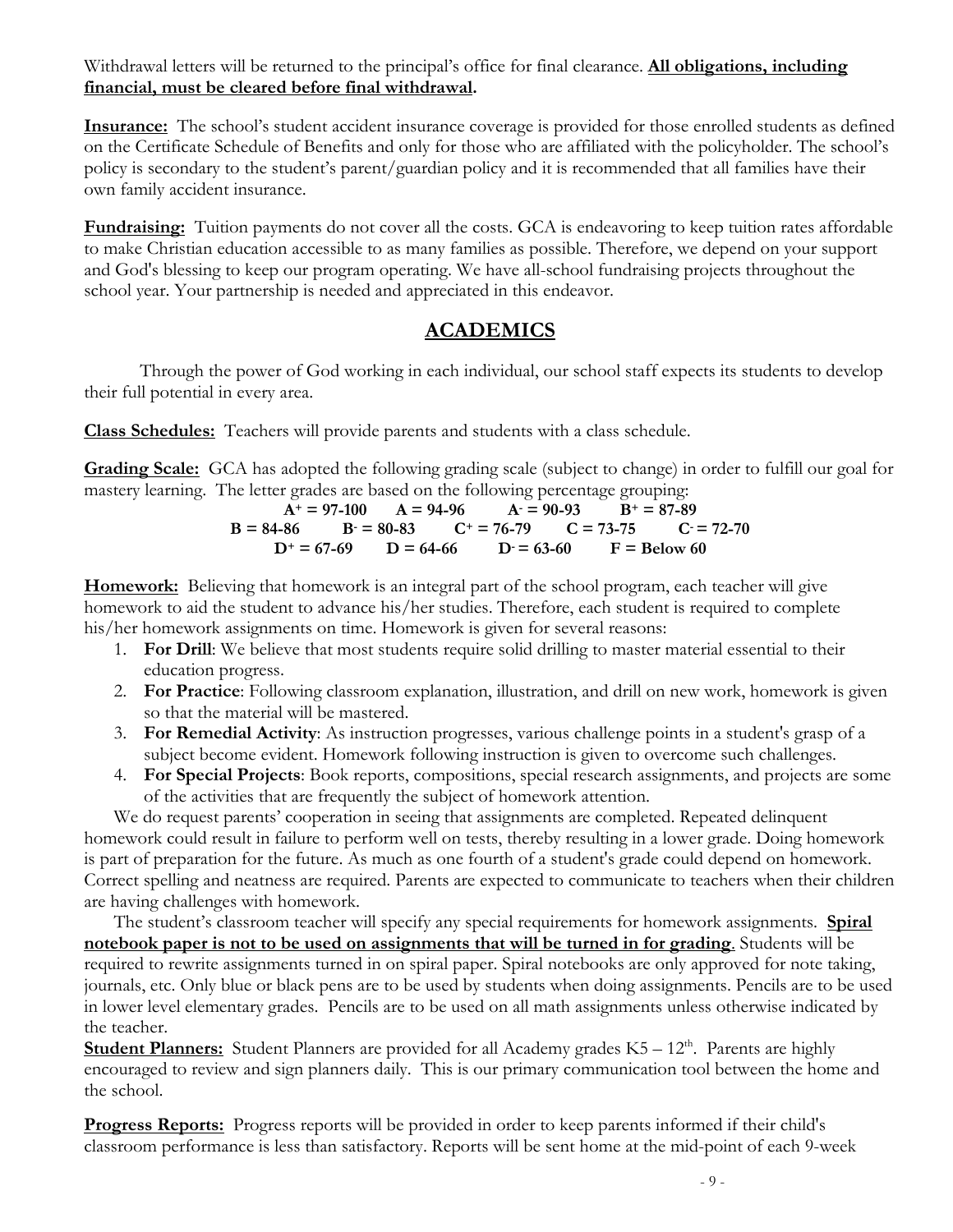grading period. Parents are requested to review the report with their child. We request that parents with questions about the progress of their children contact the teacher directly.

**Report Cards:** Report cards will be sent home at the end of each 9-week grading period. The final report card will be published via email. Report cards will be withheld for any student with an outstanding school account.

**Testing:** All students will be given diagnostic tests prior to enrollment to determine performance level. The results will be used by the teachers as a basis to assess your child's areas of weakness. Areas of strength will be expanded upon. The **Stanford Achievement Test** will be administered in the spring in order to determine the quality of instruction at each grade level. This will help identify any problem areas that individual students might have. These tests will not affect the outcome of a student's final grade report, but will help better serve each student and is used as a measuring tool comparing our school students to others throughout the United States.

**Fine Arts:** A major portion of the educational materials used by the Gateway Christian Academy Fine Arts Program is Christian related literature, art, music, etc. Yet, because we know that God has created all things, quality materials from a classical or traditional background cannot be ignored. This material is (1) previewed, (2) edited, (3) and then approached from a Biblical perspective. We will be faithful to present all traditional classics from a Spirit-filled point of view.

**High School Guidance and Graduation Requirements:** All high school students will need to meet with the School Guidance Counselor/Principal prior to entering the 9<sup>th</sup> grade. This meeting is designed to communicate to both students and parents the required coursework and grade point average necessary for the successful completion of high school graduation as well as to plan for postsecondary goals. In addition to the academic goals outlined, **each high school student must complete at least 75 documented voluntary community service hours**. Community service hours must be approved prior to entering into service and will be arranged through either the high school teacher and/or Guidance Counselor/Principal.

Students registered for high school credits have one of three program options to earn a high school diploma. They are as follows:

- 1. **General Diploma** (**24 credits; minimum GPA 2.0**): The General Diploma program is the minimum course of study for a standard high school diploma and meets the requirements in accordance with the state of Florida's Department of Education. All General Diploma students must meet the 24 credit requirement and cumulative 2.0 GPA requirement to receive the General Diploma.
- 2. **College Preparatory Diploma** (**26 credits; minimum GPA 3.0**): The College Preparatory course of study is designed to assist college-bound students. Students must complete 26 credits in the designated program, attain a cumulative GPA of 3.0, and demonstrate the ability to communicate effectively in written and oral presentations.
- 3. **Honors Diploma** (**27 credits: minimum GPA 3.50**): The Honors Diploma is the highest quality preparation for a college education. Students must complete 27 credits, attain a cumulative GPA of 3.50 in the designated program, and demonstrate the ability to communicate effectively in written and oral presentations.

**All programs require a minimum of 18 core and non-core credits**, attainment of the cumulative minimum GPA as outlined, with the remaining credits as electives. Any student not able to attain the required GPA for the College Preparatory or Honors program but completes the required credits will revert to the program for which the GPA is noted as the minimum (i.e. 27 credits with GPA of 3.0 will receive a College Preparatory Diploma).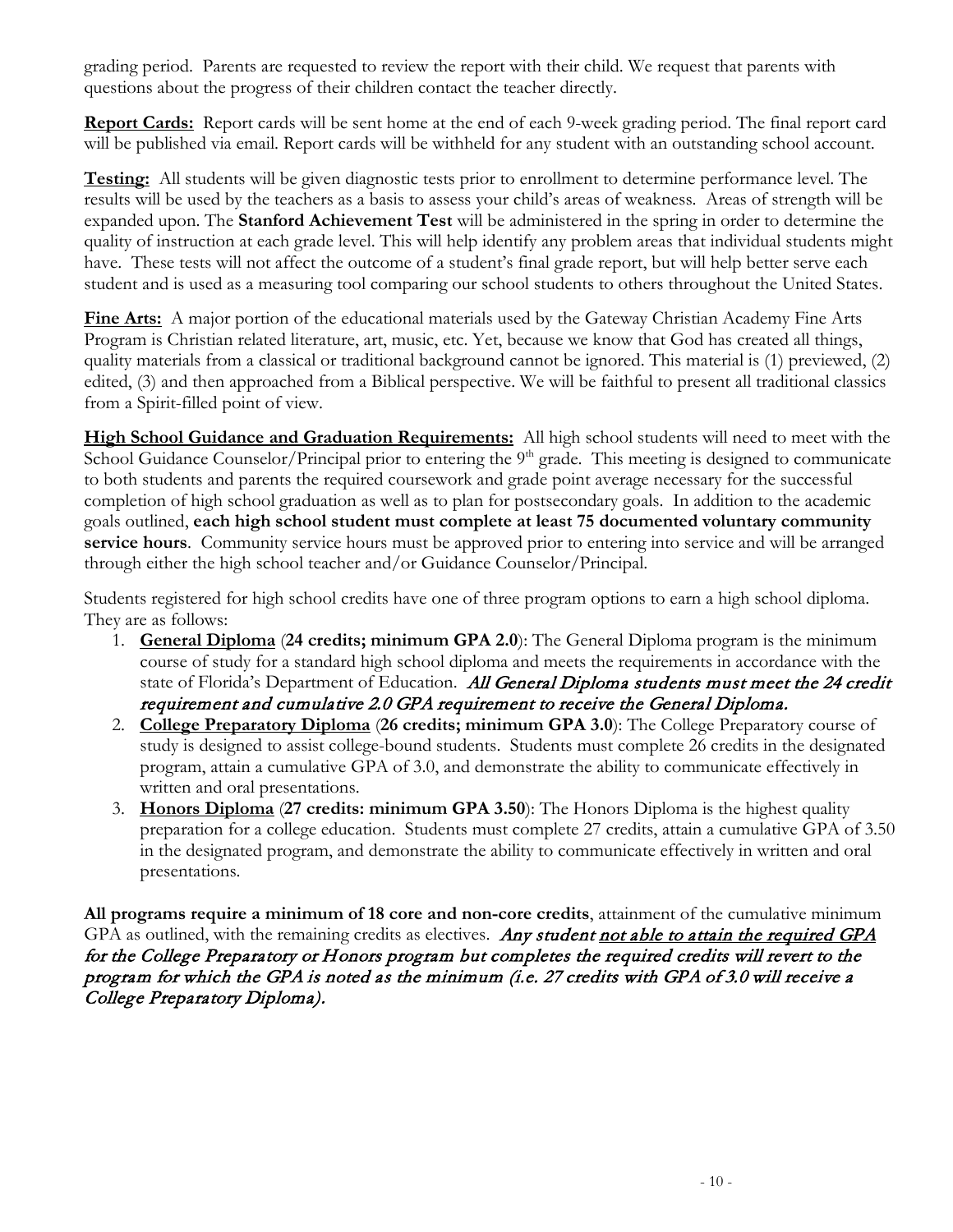| Subject Area                   | Graduation Requirements of     | Credits         | <b>Graduation Requirements of</b> | Credits         | <b>Graduation Requirements of</b> | Credits         |  |  |
|--------------------------------|--------------------------------|-----------------|-----------------------------------|-----------------|-----------------------------------|-----------------|--|--|
|                                | 24-Credit General Diploma      |                 | 26-Credit College Preparatory     |                 | 27-Credit Honors Program          |                 |  |  |
| Core Subjects**                |                                |                 |                                   |                 |                                   |                 |  |  |
| Math {4 credits}               | Algebra I                      | 1               | Algebra I                         | $\mathbf 1$     | Algebra I                         |                 |  |  |
|                                | <b>Geometry</b>                | $\mathbf{1}$    | <b>Geometry</b>                   | $\mathbf{1}$    | Geometry                          | $\mathbf{1}$    |  |  |
|                                | Algebra II                     | $\mathbf{1}$    | Algebra II                        | $\mathbf{1}$    | Algebra II                        |                 |  |  |
|                                | <b>Business Math</b>           | $\overline{1}$  | <b>Business Math</b>              | $\overline{1}$  | <b>Business Math</b>              | $\overline{1}$  |  |  |
|                                | Consumer Math                  | $\overline{1}$  | Consumer Math                     | $\overline{1}$  | Consumer Math                     | $\mathbf{1}$    |  |  |
|                                | Trigonometry                   | $\overline{1}$  | Trigonometry                      | $\mathbf{1}$    | Trigonometry                      | $\mathbf{1}$    |  |  |
| English {4 credits}            | English Skills                 | $\overline{1}$  | English Skills                    | $\mathbf{1}$    | English Skills                    | $\mathbf{1}$    |  |  |
|                                | <b>English I</b>               | $\mathbf{1}$    | <b>English I</b>                  | $\mathbf{1}$    | English I                         | $\mathbf{1}$    |  |  |
|                                | <b>English II</b>              | $\mathbf{1}$    | <b>English II</b>                 | $\mathbf{1}$    | <b>English II</b>                 | $\mathbf{1}$    |  |  |
|                                | <b>English III</b>             | 1               | <b>English III</b>                | $\mathbf{1}$    | <b>English III</b>                | $\mathbf{1}$    |  |  |
|                                | English <sub>IV</sub>          | $\overline{1}$  | <b>English IV</b>                 | $\mathbf{1}$    | <b>English IV</b>                 | $\mathbf{1}$    |  |  |
| Social Studies {3 credits}     | <b>World History</b>           | $\mathbf{1}$    | <b>World History</b>              | $\mathbf{1}$    | <b>World History</b>              | $\mathbf{1}$    |  |  |
|                                | World Geography                | $\overline{1}$  | World Geography                   | $\overline{1}$  | World Geography*                  | $\mathbf{1}$    |  |  |
|                                | <b>American History</b>        | $\mathbf{1}$    | <b>American History</b>           | $\mathbf{1}$    | <b>American History</b>           | $\mathbf{1}$    |  |  |
|                                | <b>U.S. Government</b>         | 0.5             | <b>U.S. Government</b>            | 0.5             | <b>U.S. Government</b>            | 0.5             |  |  |
|                                | <b>Economics</b>               | 0.5             | <b>Economics</b>                  | 0.5             | Economics                         | 0.5             |  |  |
| Science {3 credits}            | <b>Earth/Space Science</b>     | $\mathbf{1}$    | <b>Earth/Space Science</b>        | $\mathbf{1}$    | <b>Earth/Space Science</b>        | $\mathbf{1}$    |  |  |
|                                | Biology w/Labs                 | $\mathbf{1}$    | Biology w/Labs                    | $\mathbf{1}$    | Biology w/Labs                    |                 |  |  |
|                                | <b>Physical Science w/Labs</b> | $\mathbf{1}$    | <b>Physical Science w/Labs</b>    | $\mathbf{1}$    | Physical Science w/Labs           | $\mathbf{1}$    |  |  |
|                                | Chemistry w/Labs               | $\overline{1}$  | Chemistry w/Labs                  | $\overline{1}$  | Chemistry w/Labs*                 | $\mathbf{1}$    |  |  |
|                                | Physics                        | $\overline{1}$  | Physics                           | $\overline{1}$  | Physics                           | $\mathbf{1}$    |  |  |
| Non-Core & Elective Subjects** |                                |                 |                                   |                 |                                   |                 |  |  |
| <b>Bible</b>                   | 4 years $(a)$ .05/year         | $\overline{2}$  | 4 years $(a)$ .05/year            | $\overline{2}$  | 4 years $(a)$ .05/year            | $\overline{2}$  |  |  |
| <b>Fine/Performing Arts</b>    | Art, Music, FLOCS              | $\overline{2}$  | Art, Music, FLOCS                 | $\overline{2}$  | Art, Music, FLOCS                 | $\overline{2}$  |  |  |
| <b>Physical Education</b>      |                                | $\overline{2}$  | <b>Physical Education</b>         | $\overline{2}$  | Physical Education                | $\overline{2}$  |  |  |
| Health                         |                                | 0.5             | Health                            | 0.5             | Health                            | 0.5             |  |  |
| Foreign Language               |                                |                 | <b>Foreign Language</b>           | $\overline{2}$  | <b>Foreign Language</b>           | $\overline{2}$  |  |  |
| Speech                         |                                | 0.5             | Speech                            | 0.5             | Speech                            | 0.5             |  |  |
| Etymology                      |                                | $\overline{1}$  | Etymology                         | $\overline{1}$  | Etymology                         |                 |  |  |
| Typing                         |                                | $\overline{1}$  | Typing                            | $\overline{1}$  | Typing                            | $\mathbf{1}$    |  |  |
| Computer Literacy              |                                | $\overline{1}$  | Computer Literacy                 | $\overline{1}$  | <b>Computer Literacy</b>          | $\mathbf{1}$    |  |  |
| Journalism (Yearbook}          |                                | $\overline{1}$  | Journalism (Yearbook)             | $\overline{1}$  | Journalism (Yearbook)             | $\mathbf{1}$    |  |  |
| English Literature             |                                | 0.5             | English Literature                | 0.5             | English Literature                | 0.5             |  |  |
|                                |                                | $\overline{24}$ |                                   | $\overline{26}$ |                                   | $\overline{27}$ |  |  |
| Total                          | Cumulative GPA of 2.0          | <b>Credits</b>  | <b>Cumulative GPA of 3.0</b>      | Credits         | <b>Cumulative GPA of 3.50</b>     | <b>Credits</b>  |  |  |

*\* World Geography or Chemistry - either subject will qualify for Honors*

*\*\* Core and Non-Core Subjects in color are GCA's graduation requirements for each program.*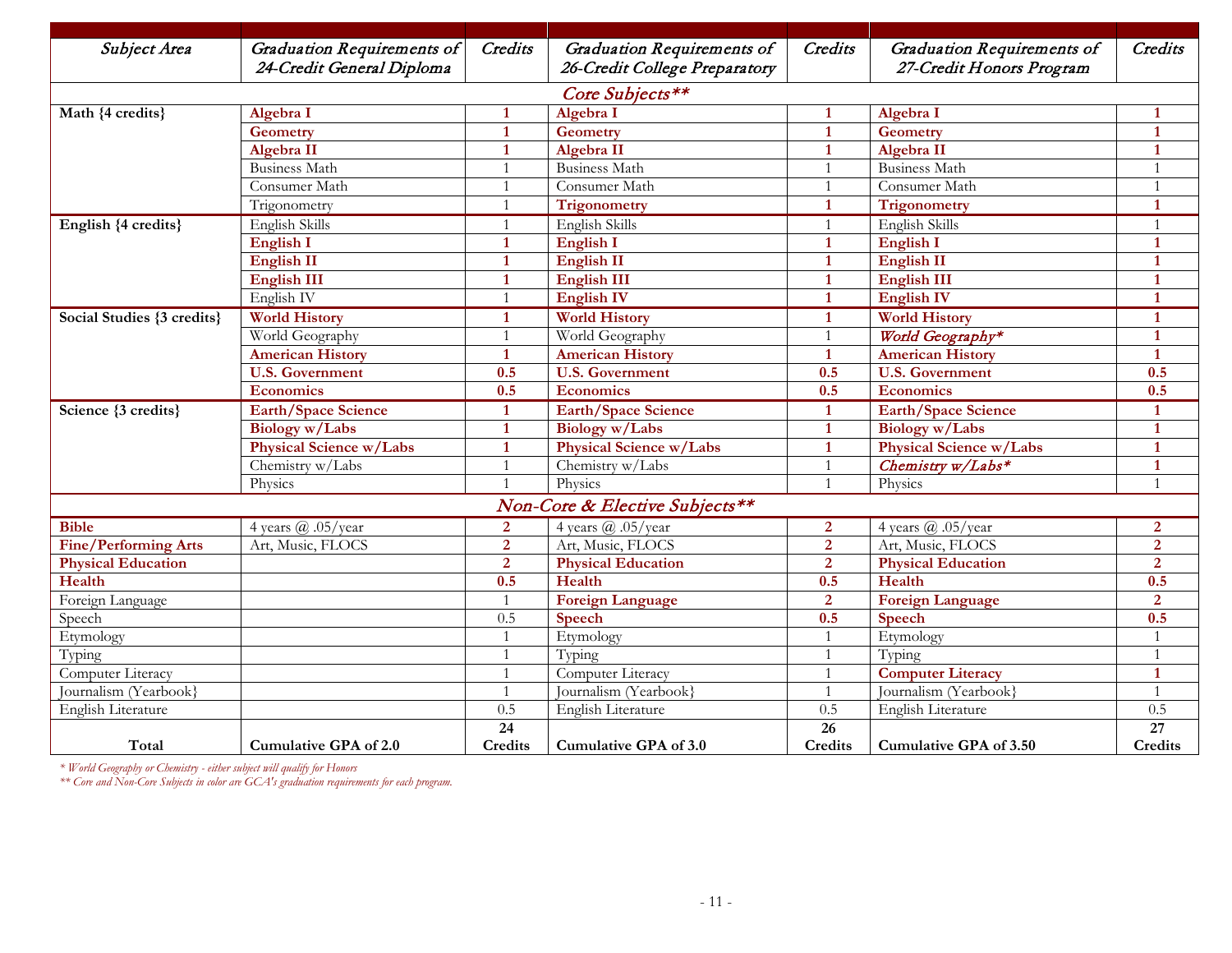# **ATTENDANCE**

**Morning Arrival: School hours are 8:30am – 3:00pm**. Morning arrival for all GCA students should be no earlier than 8:00 a.m. unless they are involved in the morning care program.

**School Dismissal:** Since supervision concludes at 3:30 p.m., all students are asked to be off campus by this time. The only exception will be students who are involved in the After Care program or staying after school due to their involvement in after-school activities. Any student who is not involved in an after school activity and not enrolled in After Care should be picked up no later than  $3:30$  p.m. A late fee of \$15.00 after 3:30 p.m. will be assessed to your account for late pick ups of non-After Care students.

**Student Illness:** Parents will be notified if their child becomes ill during the school day. At no point during the day is a student to leave and go home ill without the parent/guardian signing the student out through the school office.

**School Pick-Up/Security:** Identification will be required for all non-parent/legal guardians picking up any child. All people designated to pick up your child must be listed on your child's emergency information form.

**Absentees:** When a student is absent from school, **a phone call** from the parent or guardian to the office **by 9:00 a.m. that day is required** giving the following information:

- 1. Parent or guardian's name
- 2. Student's name
- 3. Grade
- 4. Reason for absence
- 5. Estimated date of return

Upon returning from an absence, **ALL STUDENTS WILL FURNISH A WRITTEN NOTE FROM THEIR PARENT OR GUARDIAN STATING THE REASON FOR THE ABSENCE, DATES OF ABSENCE, AND SIGNATURE OF THE PARENT OR GUARDIAN**. Students will give their parent's note to the classroom teacher.

**FLORIDA STATE LAW** requires that all school age children attend an approved education program be it public school, private school, or home school. **Excessive excused or unexcused absences beyond 10% of the quarter, with the exception of doctor verified extended illnesses, are grounds for a student failing a course or grade level.**

#### **Excused Absences:**

- 1. Personal illness.
- 2. Appointments with doctors and dentists made **in advance** of the school day. We encourage these appointments to be made during school vacation or after school. **The signature of the dentist or doctor must be obtained at the time of the appointment and submitted to the office at the time of return.**
- 3. Death in family.

**School Tardiness:** The **third time** a student has an **unexcused tardy** to school, a conference with the parent will be requested to discuss excessive tardiness. **Being tardy three times constitutes one unexcused absence within each grading period. Unexcused absences and tardiness include:**

- 1. Students leaving the building without permission from the office.
- 2. Cutting classes, late rides, traffic (major accidents, exception).
- 3. Late to school, classes.
- 4. Personal business, i.e., applying for jobs, seeing friends.

**Special Absence Request:** Students who find it necessary to be out of class for any reason other than the excused absences listed above must clear it with the office and all teachers in advance. A special form may be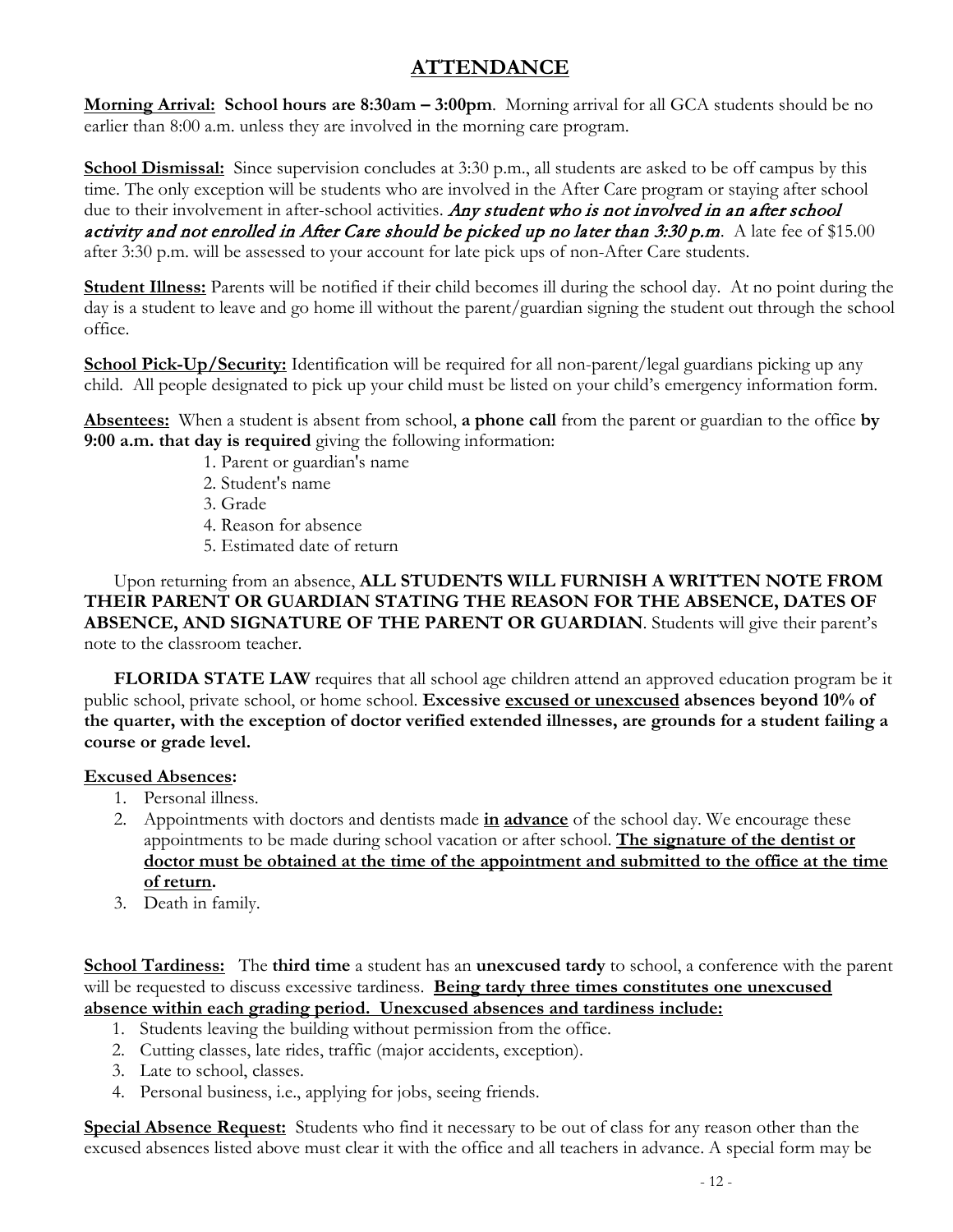obtained from the office and signed by parents and teacher before submitting it to the principal for approval. Please keep in mind that any absence (excused or unexcused) results in disruption of instruction and may prevent a student from obtaining the best grade possible.

**Make-Up Work:** It is expected that students will make up any missed work due to an absence. If a student missed work due to an unexcused absence, the teacher will still make the decision as to whether or not the work can be made up. Grades may be lowered for late assignments. If a student is absent one day prior to a test, he must make up the test within the week after returning to school. Any student receiving an Out of School Suspension for disciplinary reasons will make up work but receive no credit. **Teachers will provide missed work/class assignments within 24 hours of the student's return to class resulting from an absence.**

#### **Early dismissal:**

*Early dismissals are discouraged.* Students leaving a few minutes early often miss important last minute instructions and/or reminders. Interrupting classes to call students to the office also distracts other students and interrupts the end of the day classroom routines. Early dismissals should occur only in emergency circumstances. Please make every effort to schedule appointments outside of school hours. **Students leaving early will be marked as early out. This is considered the same as a tardy.**

When it is necessary for a parent to take a child out of class for a doctor's appointment or other reasons during the day, release of the student must be made through the office. **Students who leave before noon and fail to return will be marked absent for one half day**. Students are accountable for all work missed. The absence will be counted as part of the State of Florida attendance law.

**School Closing/Early Release:** School will be dismissed in case of a severe weather warning and parents will be notified. GCA follows the decision of the School District of Hillsborough County when closing for hurricanes and severe weather. Parents must listen to the Emergency Broadcasting System or major local news channels for updates.

# **STUDENT CONDUCT & DISCIPLINE**

#### Gateway Christian Academy is not an alternative reform school for disciplinary challenges.

Parents should not enroll their children thinking that we will overcome the difficulties parents may have experienced in fulfilling their roles. We are here to serve as an extension of the Christian home by providing a learning environment that honors God and strives to develop godly, self-disciplined children. To accomplish this, we are guided by several principles:

- 1. All authority is established by God (Romans 13).
- 2. Discipline is profitable for the individual (Proverbs).
- 3. Both positive (encouragement) and negative (consequence) discipline is used.
- 4. Policies and procedures should be clear and have a definite purpose.
- 5. Clear communication of policies and procedures is paramount to maintaining good discipline.

Parents and teachers must cooperate fully with one another and anything said or done which undermines the authority, respect or confidence of either one will have an adverse affect on the child. If a misunderstanding or complaint should occur, please consider the following:

- 1. Give the school the benefit of the doubt.
- 2. Consider your child's interpretation may be emotionally biased and may not include the full account of the situation.
- 3. Support the teachers and administration and contact the school for all the facts.

Attending Gateway Christian Academy is a privilege and as such students are expected to treat their teachers, classmates, personal and school property with respect. Students are expected to meet and/or exceed the following: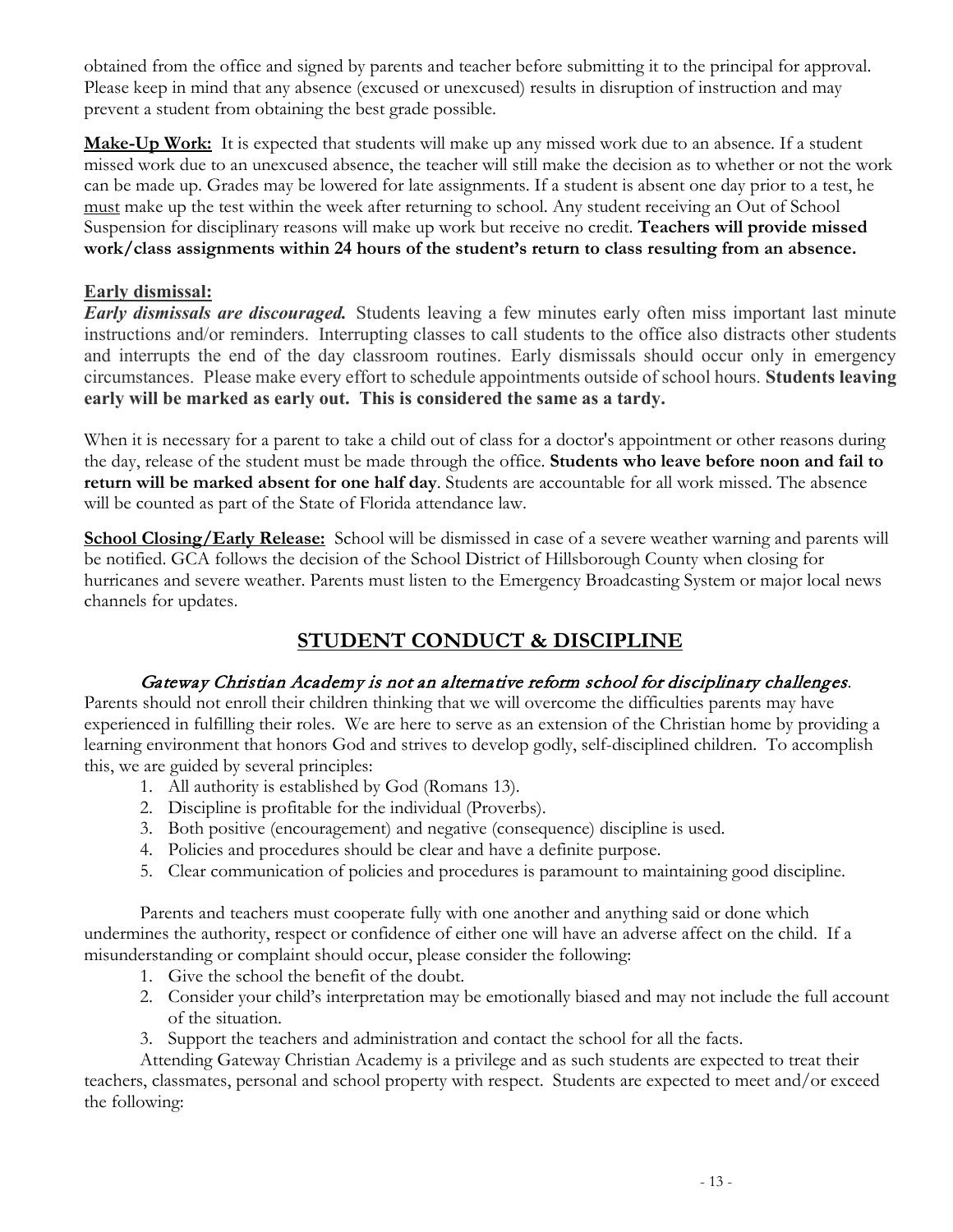# Code of Conduct:

- 1. Demonstrate respect for teachers, staff and other students at all times.
- 2. Abide by all school and classroom policies and procedures.
- 3. Show proper respect toward school and others' property.
- 4. Refrain from any profane or obscene language or gestures, fighting, public display of affection (i.e. holding hands, kissing, embracing, etc.).
- 5. Refrain from running or playing in the hallways, stairs, restrooms, and lunchroom.
- 6. Students are to abide by any policies or procedures concerning conduct at school whether or not it is contained in this handbook.

In order for optimal learning to take place, students are expected to come to school prepared to learn and participate and must follow all classroom procedures such as:

- 1. No student is to talk or be out of seat without permission.
- 2. No student is to be idle and refuse to work on classroom assignments.
- 3. No student is to disrupt the class and prevent others from learning.
- 4. No gum chewing is permitted on the school campus, school bus or during school sponsored events.
- 5. No student is to leave the school campus without permission.

**Infractions Resulting in Verbal & Written Warnings, Re-direction or Detention:** Students will begin the day on a positive note. If a student refuses to follow a policy or procedure, the teacher will be the first level of student intervention (re-direction or detention in order to assist the student in making right choices). Additional infractions will cause the student to be removed from the classroom and sent to administration with a class referral (generally all students are given anywhere from one to three opportunities to make the right choices). Once a referral has been issued, Administration may call the parents to discuss a course of action or consequences depending on the infraction. The following are examples of infractions:

- Disturbances in classroom (i.e. excessive talking, out of seat, etc.)
- **Disturbance in Chapel**
- **Incomplete homework**
- Notices not returned with parent signature
- Non-Compliance of Dress Code Policies

**Infractions Resulting in Probation, Suspension, or Expulsion:** There are some infractions that cannot be tolerated because of their severity and ability to break down authority; when a more severe form of discipline needs to be administered to insure the overall integrity of the school. When any of these occur, the teacher will write a referral and send the student to the office immediately.

#### **Examples of Behaviors that may ultimately result in probation**:

- Repeated referrals for the same or similar infractions
- Disregard of school policies and procedures or breaking the school Code of Conduct
- Verbal attacks on other students or school personnel

Administration will determine (with the teacher's input) based upon the student's age, grade level, etc.., any infractions that may ultimately lead to probation, suspension, or expulsion.

#### **Examples of Behaviors that may ultimately result in suspension**:

- Disrespect for any teacher or staff member
- Verbal attacks on school or school policies or procedures
- Any action contrary to the Mission, Vision, Philosophy of Education or Code of Conduct of the school as deemed so by the administration

Students will not be readmitted until after a conference with administration, teacher, parents and student.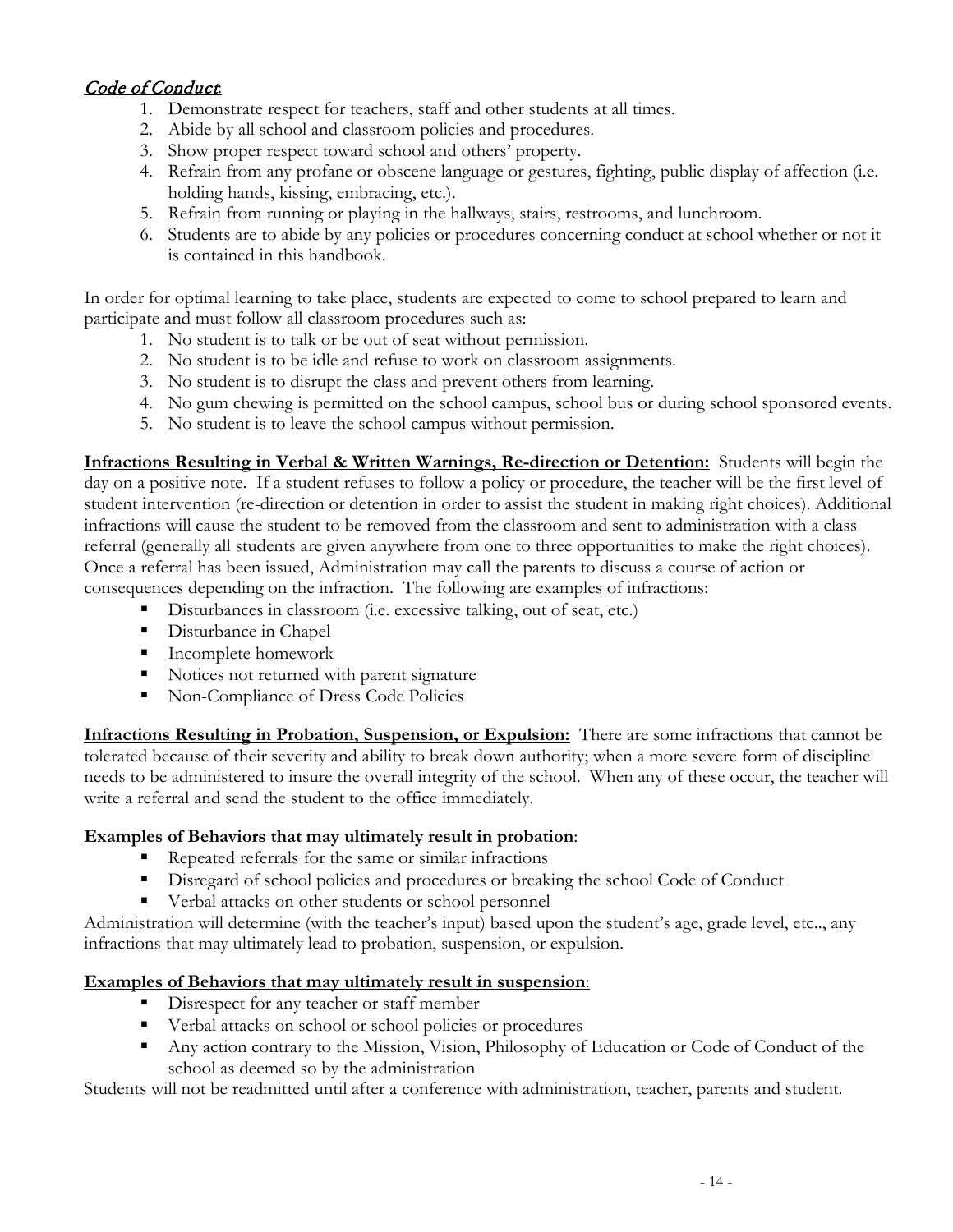#### **Severe Clause - Examples of Behaviors that will result in expulsion**:

- Immoral communication or activities on school grounds and/or outside of school (i.e. use of the school internet, text messaging, e-mail, etc.)
- **Physical attacks on any staff or student**
- Use of tobacco, alcohol, or illegal drugs or bringing any items on campus that may directly violate GCA's Code of Conduct or have a serious adverse impact on the students of our school
- Continued disregard for GCA's Policies and Procedures and Code of Conduct

Students will not be considered for re-admittance until they have demonstrated a repentant heart and have sat out an entire academic year. A conference with the headmaster, administrator, teacher, parents, and student will also be required in order **to determine if a student who has been expelled may re-enter** another school year at Gateway Christian Academy.

#### **Universal Classroom Management Policies & Procedures:**

GCA has adopted Universal Classroom Management Policies & Procedures that apply to all classes from grades  $K5 - 12<sup>th</sup>$ . All students have been advised of these policies and procedures and have been given a two week "trial period" to understand how they are implemented. **Copies of the Policies & Procedures and related forms are attached.**

#### **Individual Rewards:**

Students will receive one reward (stamp, sticker, star, ticket, etc.) for each class period they have received no consequence beyond a warning. Students may redeem their rewards at the end of each week/month as outlined by the classroom teacher. At the end of each month, students may also redeem their rewards in the GCA store.

#### **Class Rewards:**

Teachers will individually decide what reward will be given to their class as they reach their class goals.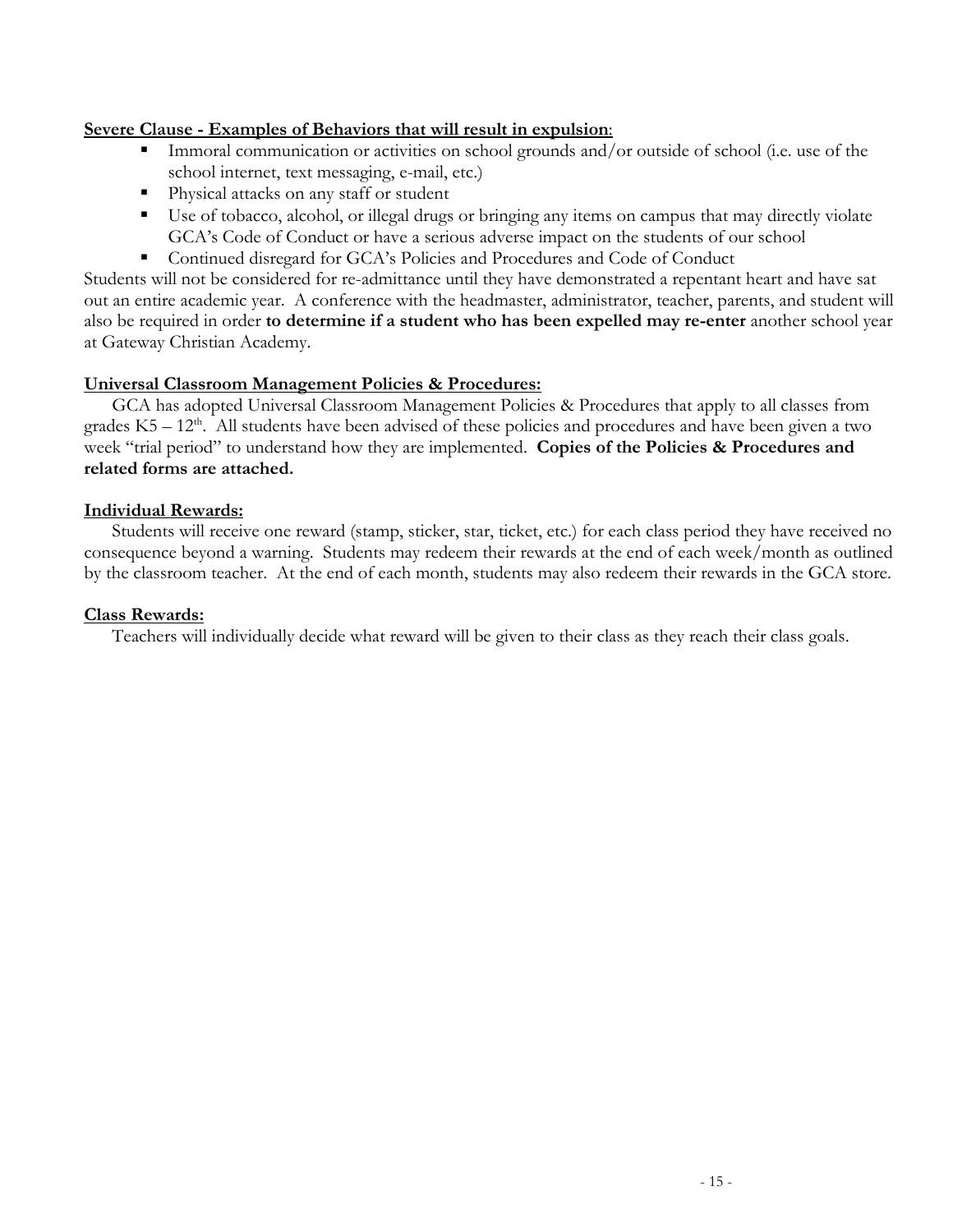# **BEFORE & AFTER CARE CONDUCT**

Gateway Christian Academy provides Before and After Care services for families in an effort to assist and support various work and personal schedules. For those enrolled in these services (Kindergarten –  $5<sup>th</sup>$  grade), the following behaviors are expected of all students:

- 1. Students must obey and respect those in authority by:
	- a. Following Before/After Care policies and procedures
	- b. Listening and following directions the first time
	- c. Displaying a positive attitude
	- d. Exhibiting "self-control"
	- e. Always telling the truth
	- f. Showing respect for school property
	- g. If corrected, take "ownership" of wrong behavior
- 2. Students are to show respect to fellow school mates by:
	- a. Speaking kind and encouraging words
	- b. Showing respect for other's possessions
	- c. Showing respect for other's personal space
	- d. Keeping hands/feet to oneself
	- e. Refrain from shoving, pushing, or fighting
	- f. Refrain from making fun of others
	- g. Asking for and extending forgiveness

Referrals will be given for the following behavior:

- 1. Constant disobedience
- 2. Disrespect for teachers and/or students
- 3. Vulgar or inappropriate language or behavior
- 4. Inappropriate use or destruction of school equipment/property
- 5. Defiance to authority
- 6. Fighting or physically abusing students or teachers

Depending upon the age and severity of the actions of the child, consequences for referrals will follow this pattern:

- 1. Time out
- 2. Written assignment
- 3. Phone call to parent
- 4. Parent conference to determine further action/consequence
- 5. Suspension from Before/After Care for as much as one (1) week
- 6. Expulsion. Student would not be allowed to return to Before/After Care for the duration of the school year.

The School must be kept informed of current phone numbers (home, cell and work), addresses, and adults allowed to pick up your child. Medicine cannot be administered without proper written consent from parent/guardian (forms are available in the school office). All students enrolled in Before Care receive breakfast and those enrolled in After Care receive a snack. Homework time is also an important part of After Care and students should take advantage of this opportunity.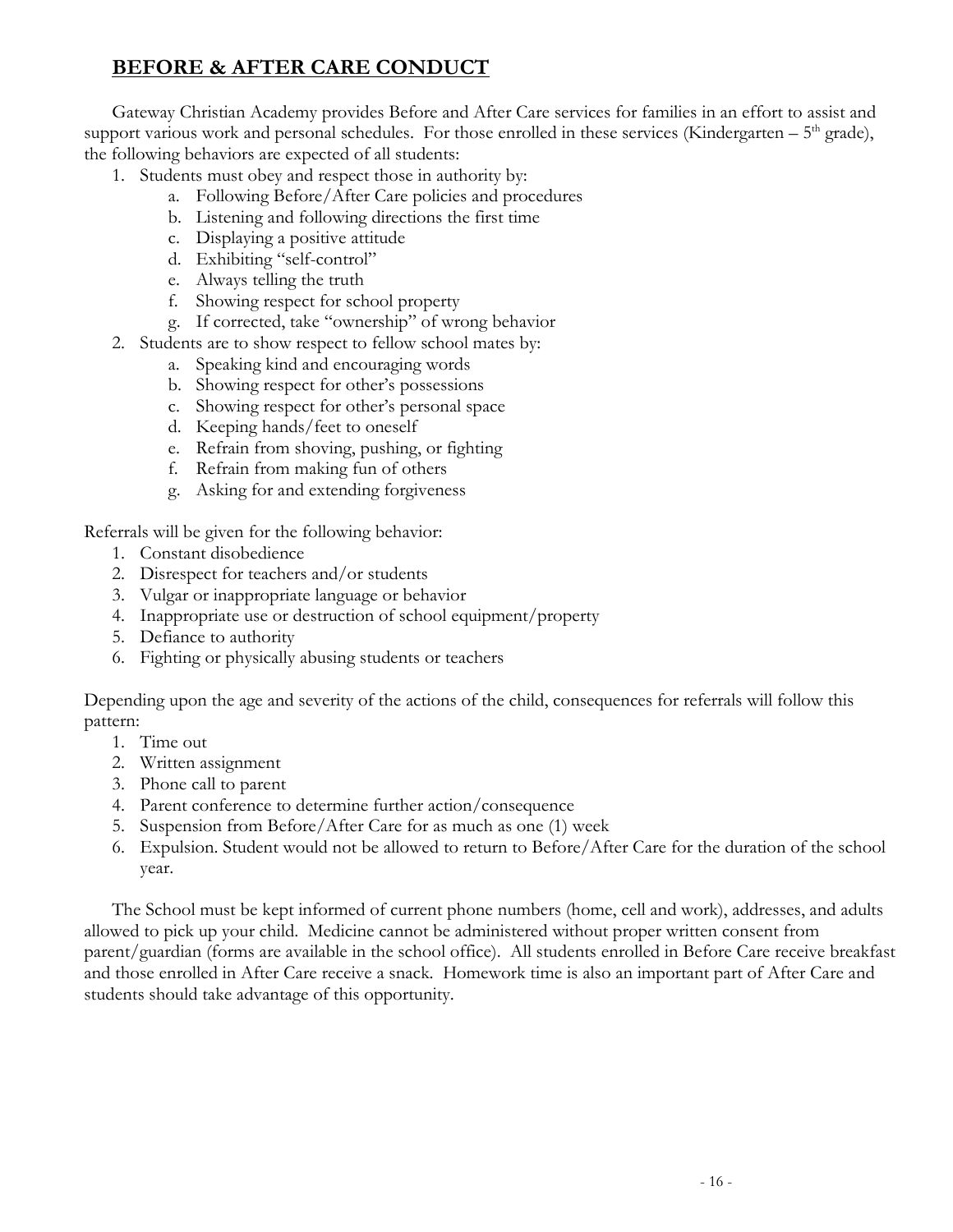# **PLAYGROUND CODE OF CONDUCT**

The playground provides a special setting for the training and development of character and conduct as well as having fun! The following behaviors are expected of all students.

- 1. I will play cooperatively with other students, which will be displayed by:
	- a. Following playground policies and procedures.
	- b. Following rules of a game.
	- c. Involving others in activities rather than leaving them out.
	- d. Putting others before myself.
- 2. I will show respect for others that will be demonstrated by:
	- a. Speaking kind and not hurtful words to others.
	- b. Showing respect for others property/possessions.
	- c. Refraining from shoving, pushing, and fighting.
	- d. Meeting other's needs unselfishly.
- 3. I will show obedience to those in authority by:
	- a. Doing what I/we are told the very first time.
	- b. Obeying with a good attitude.
- 4. I will tell the truth by:
	- a. Exhibiting the courage to tell things as they really are.
	- b. Refraining from deceit or lying.
- 5. I will demonstrate forgiveness by:
	- a. Forgetting an offense committed against me/us.
	- b. Refusing to try to get even.
	- c. Refusing to hold a grudge.
	- d. Asking for and receiving forgiveness from others.
- 6. I will demonstrate responsibility by:
	- a. Following rules and procedures without continuous adult monitoring.
	- b. Complete assigned tasks within a given time frame.
- 7. I will demonstrate patience by:
	- a. Exhibiting "self-control".
	- b. Waiting until it is my/our turn, not crowding in front of others.
	- c. Exhibiting a joyful spirit and not showing irritation while waiting.
- 8. I will be an encourager by:
	- a. Building up one another.
	- b. Refraining from making fun of others or ridiculing others.
- 9. I will demonstrate empathy toward others by:
	- a. Trying to help others.
	- b. Showing real concern for someone hurting.
- 10. I will display courteous behavior by:
	- a. Exhibiting proper responses such as, "Excuse Me," "I'm sorry to interrupt, but...," "Thank You," "Yes Ma'am," "No, Sir," etc.
	- b. Listening when others are giving directions.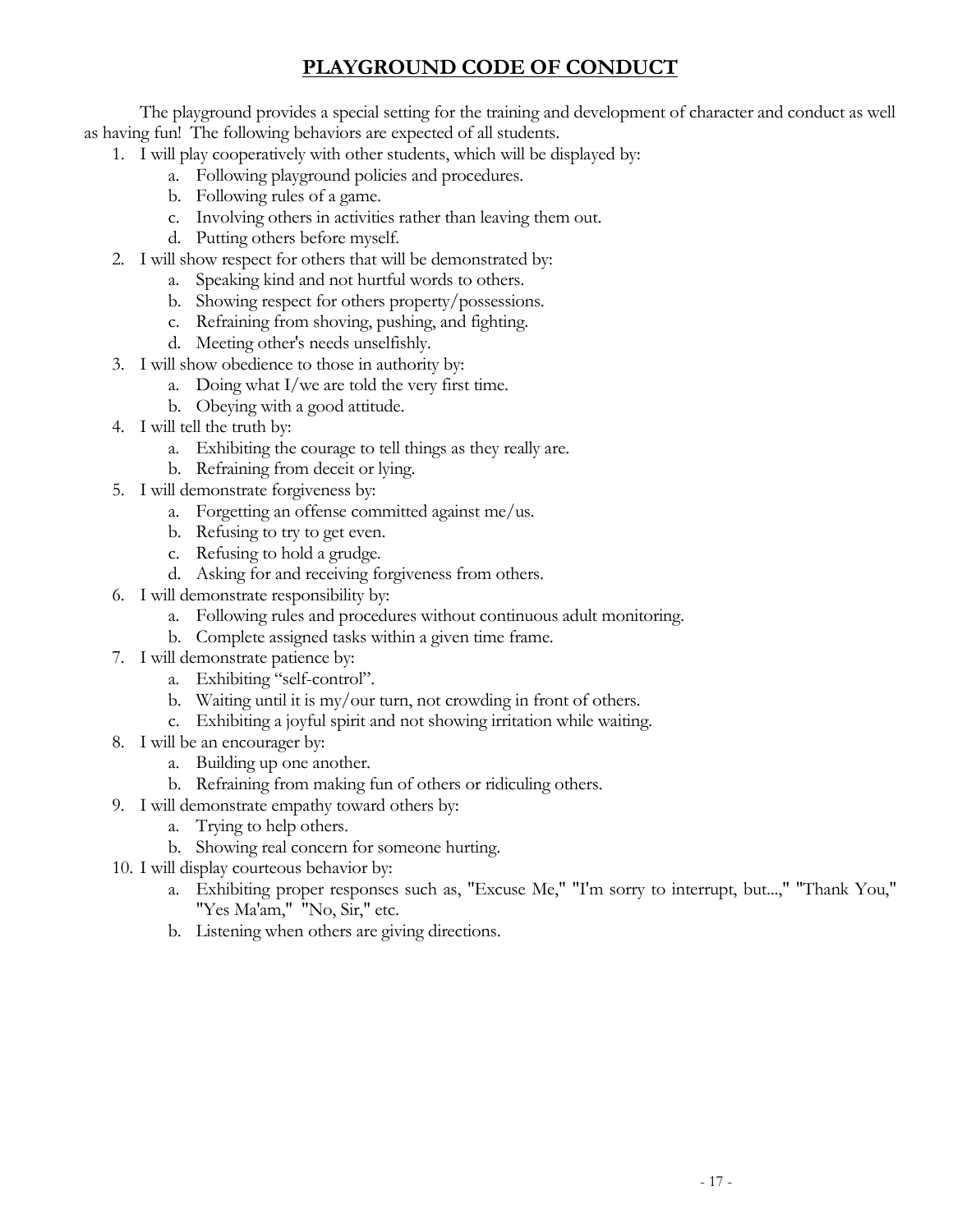# **STUDENT DRESS CODE**

The Bible does tell us that man looks at a person's outer appearance, but God looks at our hearts (I Samuel 16:7). We know that how we are viewed by God is the most important thing! Nevertheless, man does look at our outward appearance. Even as we have an obligation to see that our hearts are clean and pleasing to God, we also have an obligation to see that our appearance is clean and pleasing to man.

There is a close relationship between performance and appearance. It is our belief that students will achieve and develop their potential in proportion to how they view themselves. Students should dress in a way that will honor God and adhere to school guidelines. In accordance with this underlying belief, we at GCA expect the students to observe the guidelines presented for young men and women. The administration, staff and teachers will maintain and enforce the Dress Code Policies at both school and school related functions. It is the school's belief that parents will accept their responsibility and students will show their respect for the school by honoring the guidelines expressed below.

We encourage parents to inspect the dress of their child(ren) before leaving for school. All students are expected to be in compliance with GCA's Dress Code Policies while on campus or involved in school related activities. Any student **NOT** in compliance with GCA's Dress Code Policies will receive a "**Notice of Non-Compliance of Dress Code**" which will require a parent/guardian signature. Students wearing or displaying improper or questionable dress will be sent to Administration who will review matters in question. If a student consistently exhibits non-compliance with GCA's Dress Code Policies, a parent conference will be required.

The school has standardized Dress Code Policies for the purposes listed below:

- 1. To train students to dress in a modest fashion
- 2. To create a positive, respectful, disciplined environment in the school
- 3. To help students in concentrating on academic achievement rather than clothing competition
- 4. To eliminate offensive fashions
- 5. To help reduce peer pressure and distractions
- 6. To help parents and students with financial pressure
- 7. To create a positive image in the community
- 8. To eliminate accidents and/or injury caused by excessive length and/or style

#### **Dress Code Policies**:

- 1. **Hair**: Hair must be clean and groomed neatly and in styles appropriate to the school setting. Colors/dyes of unnatural colors ( i.e. pink, red, blue, green, purple, etc.) are not allowed. Styles such as dreadlocks, mohawks, spikes, shaved initials/lines/shapes, etc. are not allowed. Boys' hair must hang above the collar of their shirt with a portion of the ears visible and out of their eyes. Facial hair and pony tails are not permitted on boys.
- 2. **Jewelry**: **(For Girls: Any item such as rings, earrings, necklaces, bracelets, etc. should be worn in moderation. No more than one ring on each hand; one earring in each ear lobe; one watch or bracelet on each wrist; and one necklace.** Hoop or dangle earrings larger or longer than the size of a quarter are not allowed for safety purposes**. Earrings for boys are not allowed. Any jewelry item that is unsafe or causes a**  distraction in the class will be confiscated and returned to the parent at the end of the day. **BOY'S EAR** PIERCING, BODY PIERCINGS (NOSE, EYEBROW, LIP, TONGUE RINGS, ETC.) AND VISIBLE TATOOS (TEMPORARY OR PERMANENT) ARE UNACCEPTABLE.
- 3. **Make**-**up/Nails**: **Girls' make-up shall be worn in moderation. False eyelashes, bright red lipstick, dark/black nail polish or multiple colors and designs are not allowed. Fingernail length may not be more than 1/8 inch over fingertip.**
- 4. **Head Coverings:** Scarves, hats or caps are worn outside the building and only if the weather requires or for medical reasons.
- 5. **Outerwear**: Any outerwear, **other than school approved uniforms and/or spirit wear**, such as sweatshirts (with or without hoods), coats or jackets **worn inside the building** are to be plain white, grey, black, navy or burgundy with no graphics/logos/designs other than school approved logos (i.e. Gateway Eagle, spirit wear logos, etc). When wearing hooded sweatshirts, the **hoods are not to be worn** on the head while inside the school. Other than above, no other outerwear is to be worn inside the classroom during the school day. Outerwear worn to school that is not a school approved item MUST BE REMOVED PRIOR TO ENTERING THE CLASSROOM. All students have an assigned cubby and/or locker to secure outerwear.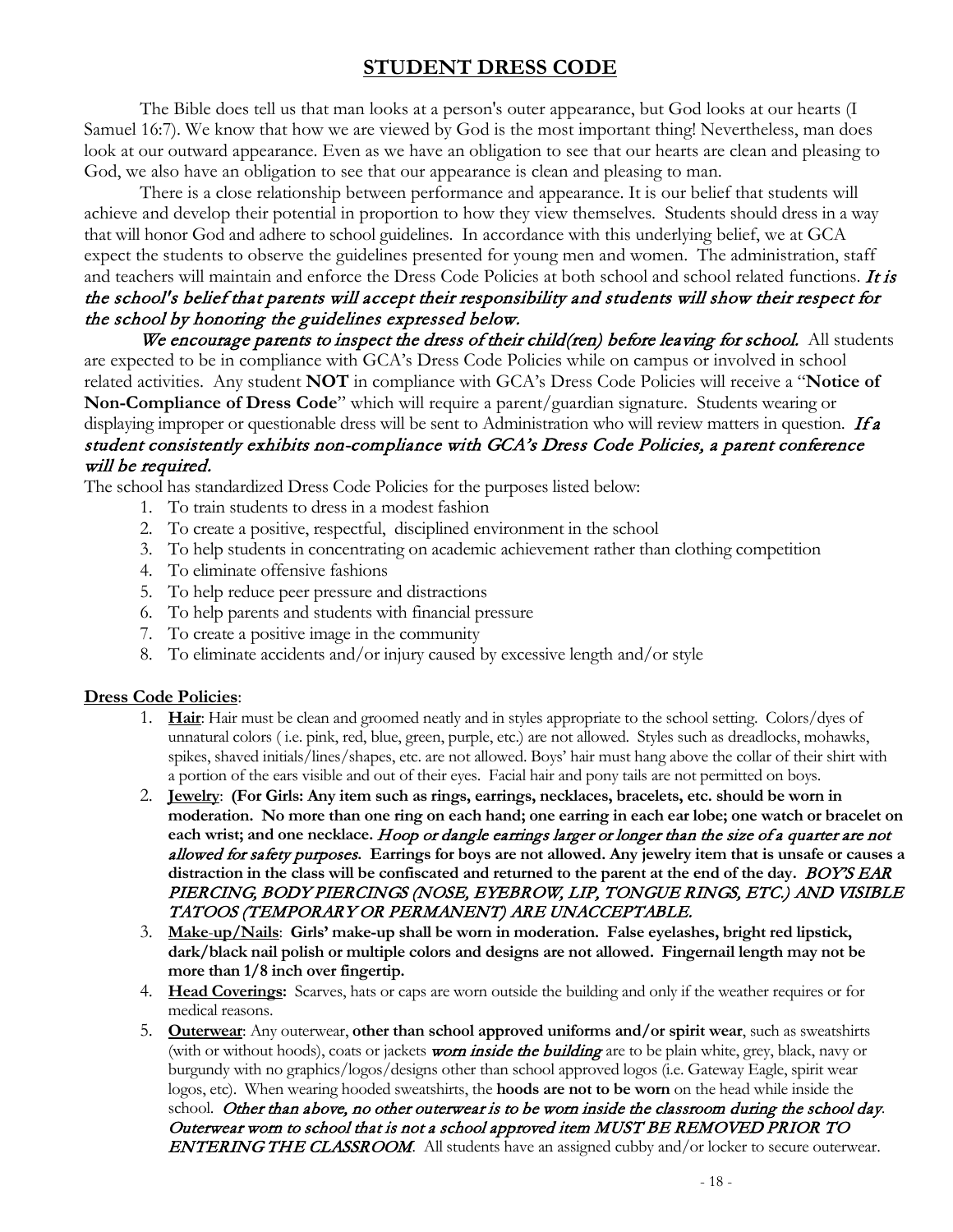- 6. **GCA Logo Polo Shirts**: Shirts are expected to be tucked in at all times. Short-sleeved shirts are not to be rolled up. During cooler weather, long sleeved shirts such as turtle necks may be worn **underneath** the polo shirt. **Plain** (no designs), long sleeved, turtle neck shirts may be **white, grey, black, navy or burgundy only**.
- 7. **Uniform Bottoms**: All pants, capri's, shorts, and P.E. shorts **shall be secured at the waist** and **belts must be worn** if belt loops are present. Uniform bottoms are to be worn comfortably and loosely, but not in a sloppy manner. Uniform bottoms that are "form-fitting" are unacceptable and not allowed. Cargo-type bottoms (several pockets, zippers, etc.) are not considered as uniforms. Girls' hemlines **shall be at least knee-length**.
- 8. **Shoes & Socks – All students must wear a dark, closed style shoe on uniform days (no high heels/pumps** are permitted). **Tennis shoes/sneakers are permitted on P.E. days only**. All shoes must be laced or tied, as designed, to fit securely on the feet. Socks, tights and/or nylons must be worn at all times and **may be white, grey, black, navy or burgundy only**. No other colors or designs are allowed. During cooler weather, leggings may be worn to school; however, they must be removed prior to entering the classroom. **Heelies, sandals, flip-flops, open-toed or backless shoes, or bedroom slippers are not allowed.** In the event of a foot injury, medically prescribed footwear is allowed with a doctor's note.
- 9. **P. E. Uniform**. All students will dress for P.E. in an **approved GCA P.E. uniform**. A student's grade is partly dependent upon being in proper uniform. During cooler weather, **plain grey, black, navy or burgundy sweat pants** are permitted for P.E.
- 10. **Chapel Dress** On Chapel days, **boys** must wear **long uniform pants** (and belts if belt loops are present) and GCA polo shirts. **Girls** must wear skirts, long pants or skorts jumpers with GCA polo shirts (no shorts or capri's). **All students** must wear a **dark (black/brown/navy)** closed style shoe – **NO tennis shoes/sneakers are permitted**.
- 11. **Spirit Dress Days** On certain designated days, students will be allowed to wear special "Spirit Day" clothing approved by Administration. **No designer labels or logos** (i.e. Polo, Izod, Tommy Hilfiger, etc.) are permitted.
- 12. **Personal items**: All personal items, including shoes, should be marked with student name and grade.

 School-approved uniforms may be purchased from Education Outfitters. **Uniform bottoms in khaki and navy are also available at Target and Wal-Mart**. If you or your child(ren) have a question regarding an "approved" item, please check with administration prior to wearing to school. This will help alleviate any questions or challenges for the school, the student and the family.

GCA reserves the right to amend, revise and/or change the Dress Code Policies at any time. GCA also reserves the right to deem the acceptable or unacceptable dress of the student's clothing, whether or not it has been specifically outlined in the Dress Code Policies. Any student's consistent failure to comply with the established guidelines may ultimately result in the loss of the privilege of attending Gateway Christian Academy.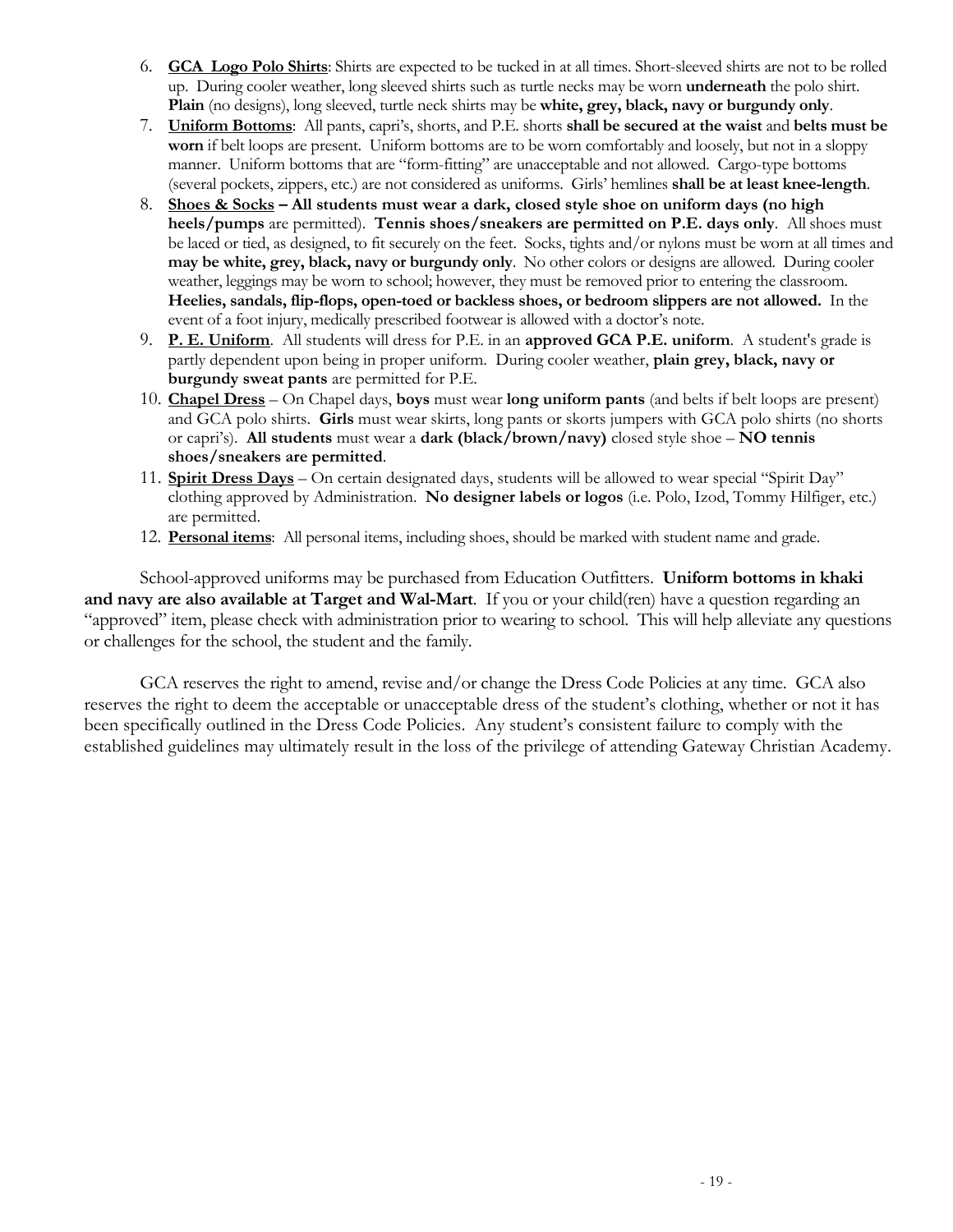# **STUDENT AWARDS**

### **Honor Roll**

Quarterly Honor Roll recognition is based on the following academic and conduct achievements:

- 1. Principal's Honor Roll: All A's
- 2. Honor Roll: A's and B's
- 3. School Code of Conduct/Dress Code: No Detentions, Referrals, Suspensions, etc.

#### **Perfect Attendance**

Quarterly Perfect Attendance recognition is based on the following criteria:

- 1. No unexcused absences
- 2. No unexcused tardies over three in any nine week period
- 3. Excused tardies not to exceed three in any nine week period

#### **Christian Character**

This award is presented to the student in each class who has demonstrated the most consistency and growth in and out of the classroom in the areas of love, joy, peace, patience, kindness, goodness, faithfulness, gentleness, and self-control. These students know the difference between right and wrong and choose right 95% of the time. Their actions are not motivated by what they can get, but what they can give.

#### **GCA's Eagle Award**

GCA's Eagle Award recipients (1<sup>st</sup>-12<sup>th</sup> grade) will receive this top award based on the following criteria:

- **Academic Scholarship:** A cumulative grade point average of an "A" (GPA= 3.80) or higher.
- **Character:** Upholds principles of morality and ethics; is cooperative and responsible; demonstrates high standards of honesty and reliability; shows courtesy, concern, respect for others, and submissive to authority; and generally maintains a positive outlook on life.
- **Citizenship:** Understands the importance of civic involvement; demonstrates participation and responsibility through involvement in activities such as church groups, community organizations or school events.
- **Leadership:** Resourceful, a good problem solver, involved in and promoting school activities, dependable, organized and a good organizer.
- **Service:** Exhibits the quality of voluntary contributions to his/her class, teachers and school with the expectation of receiving nothing in return.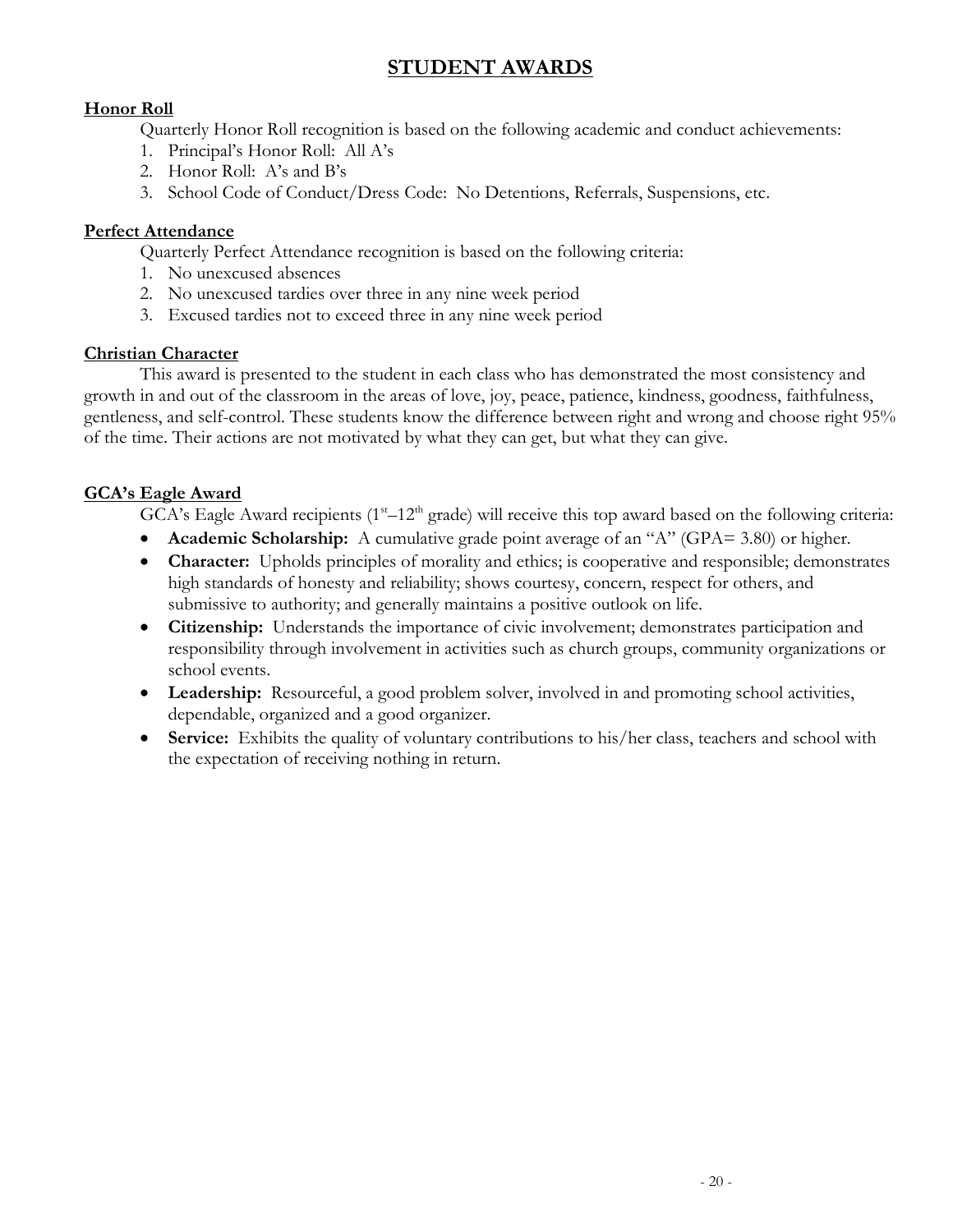# **FOOD SERVICES**

**Breakfast:** Breakfast will only be provided to students who are a part of the Before Care program. The serving of breakfast ends at 8:00 am. However, parents are strongly encouraged to provide a nutritious breakfast for their children before bringing them to school. When children begin their day with a healthy breakfast, they are able to perform better in the classroom and learning is increased.

# **HEALTH SERVICES**

**Sickness:** Please refrain from sending your child to school within 24 hours of illness, i.e., vomiting, diarrhea, fever, rash, etc. If you are called to pick up a sick child, please have them remain at home until symptoms have subsided for 24 hours.

**Medicine:** Ideally, all medication should be given at home. GCA recognizes that some students may have special needs that require a prescription to be administered during school hours. All medications including prescription and nonprescription must be given to administration with a signed medication form and will be kept in administration. Prescription medication must be in the original container with doctor's name, student's name, dosage amount to be given and expiration date. Nonprescription medication such as Tylenol, Advil, cough drops, etc. must be accompanied with a medication form with clear directions as to dosage and time to be given. The student will be called from class at the time medication should be given. Please note the school does not have a doctor and/or registered nurse on campus. **Please do not send medication with your child.** It must be turned in at the front desk for the protection of every student.

**P. E. Excuses:** When any student has a physical challenge that limits activity or prohibits a particular activity, the school requires a note from the family medical doctor indicating the reason for limitation and the period of time for which the limitation is valid. Parent requests for exemption (sore throat, nausea, etc.) will be honored within reason.

**Staying indoors during P.E. or Recess:** Students are not allowed to remain indoors during P.E. or Recess without a note from their parent(s) or guardian(s). Teachers will honor a parent/guardian's request, for medical reasons, if the child is to remain indoors.

**Vision and Hearing Screening:** Vision and hearing screenings are conducted each year on various grades initiated by the School District of Hillsborough County. If you suspect your child has a challenge in this area, please contact the school office.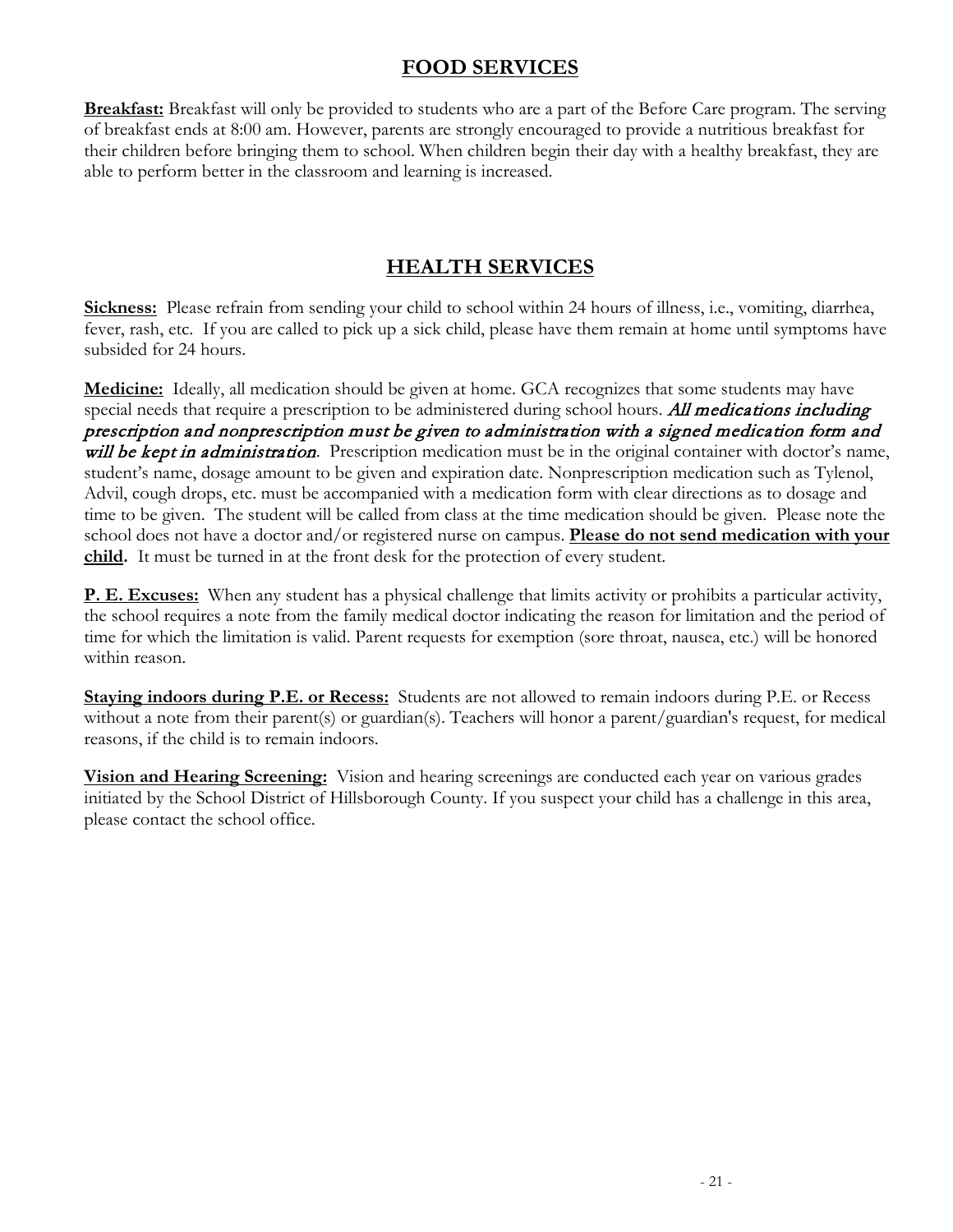# **PARENT MINISTRY**

We welcome involvement of our parents in the activities of the school. When parents register their children, they will be asked to identify areas in which they feel they would like to help. **It is expected that parents will attend all Parent-Teacher Fellowship events**. These events may consist of special teaching and training on topics important to parents. Room parents, class sponsors, and daily prayer for the children are important responsibilities of our parent volunteers throughout the year.

**Parent-Teacher Conferences:** Regularly scheduled Parent-Teacher conferences will be held during the first and second semester of the school year. However, any parent who wishes to have a conference with a teacher is encouraged to do so. The parent may call the school for an appointment with the teacher. Should a conference with an administrator be desired, the same procedure should be followed.

**Parent Issues:** We encourage our staff and parents to utilize the **Matthew 18 Principle**. Most of your issues can be resolved by going directly to your child(ren)'s teacher. If you have a question or challenge concerning your child(ren)'s grades, homework, class behavior or activities, please contact their teacher first, before bringing it to the attention of the administrative staff.

**Parental Visits:** It is the desire of the administration and faculty to be of service to both parents and students. We welcome parents who wish to visit; however, any visit to a classroom must be made by appointment with the office. It is the policy of the school that all parents/visitors must sign in at the front desk and receive a "Visitors Badge" to be able to enter the classrooms, lunchroom, playground area, etc. Unless a visit is arranged with the teacher prior to the start of the day, parents are requested not to visit the classroom or request to speak with the teacher. It is important to understand that the teaching staff has a schedule to fulfill for the benefit of all students.

**Parent Volunteer Hours:** The school desires and needs the partnership of every parent in order for the school to succeed! All parents are required to follow the guidelines established by School Administration regarding donated hours (minimum of 10 hours). Please see Parent Commitment page for further details.

**Parent Teacher Fellowship (PTF):** All parents are encouraged to participate in the PTF throughout the school year. The officer categories are as follows:

- 1. President
- 2. Vice-President
- 3. Secretary/Treasurer

(Duties of the PTF officers will be included in the student orientation packet. If interested, please contact the school's main office to indicate which category you may be interested in for the new school year).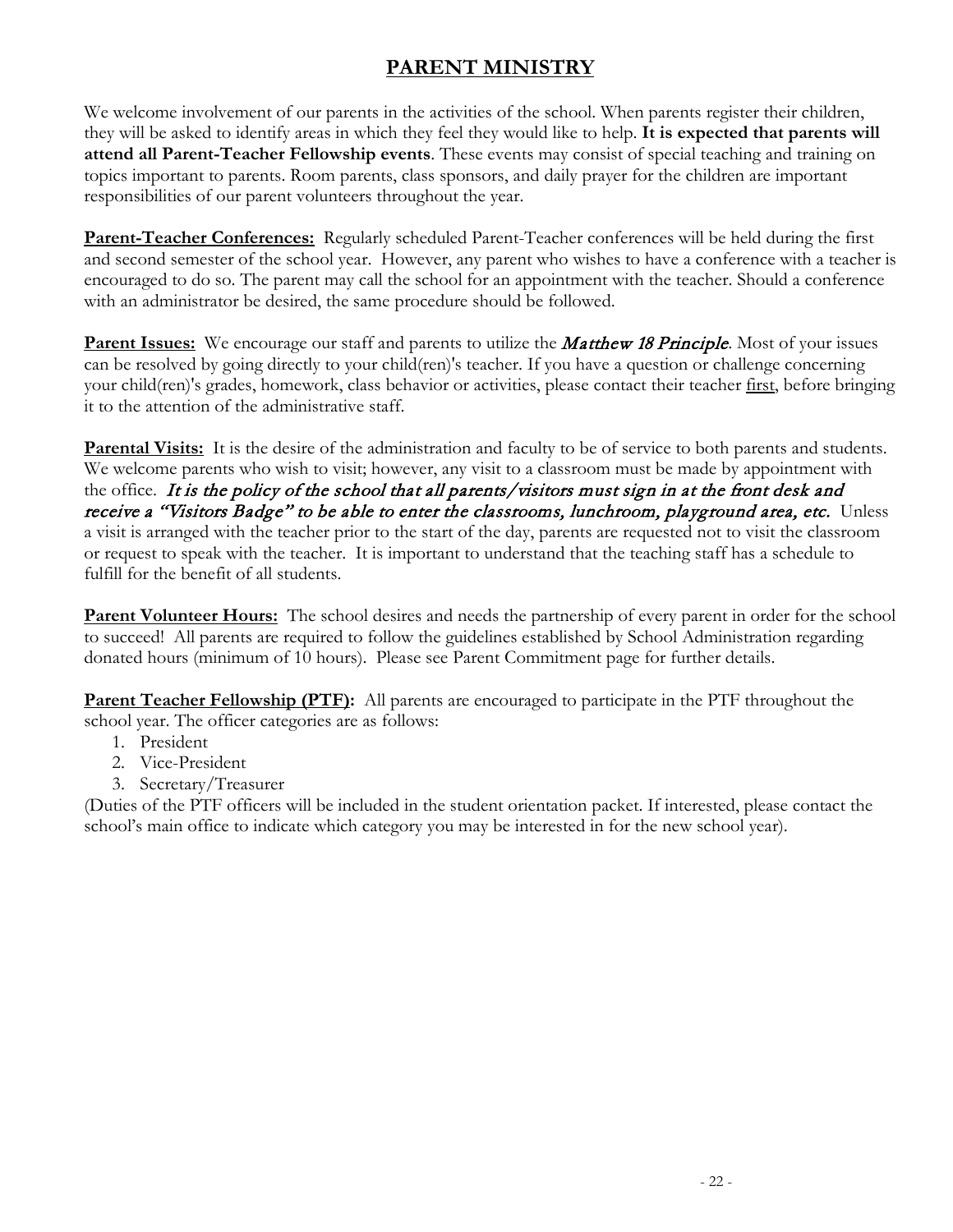# **MISCELLANEOUS**

**Cell Phones and/or Electronic Devices:** No cell phones and/or electronic devices are to be brought to the school campus. Gateway Christian Academy follows the guidelines set forth by Hillsborough County schools: "We see it... we take it." Any student cell phone or electronic device confiscated during the day will be brought to Administration and returned to the parent upon student pickup. If the student continues to bring the electronic device to school, it will be held in Administration until the end of the school year.

**Student Messages:** Students are called to the office telephone only in extreme emergencies. In case of illness in the home or some emergency which the parent can explain to the receptionist, students will receive the message. Students are encouraged to take care of all business and other arrangements before or after school.

**Mail:** No mail or parcel package will be delivered to the students in the building. Mail addressed to students is forwarded to the home address. This regulation protects our students from the outside influence of those attempting to bypass parental supervision.

**Visitors:** Students may be called from class to see parents or visitors who can satisfactorily explain their business. No visitor is to be permitted to see a student without permission from the office and parent. All visitors must sign in and out in the Visitors Log located in the school lobby.

**Curriculum Materials & Building Care:** Students are responsible for all materials checked out to them. Students who lose or mistreat materials resulting in more than normal wear and tear (water damage, ripped covers, broken bindings, etc.) will be fined an appropriate replacement or repair cost. Writing is permitted only in workbooks as assigned by teachers. Teachers will periodically check the condition of materials that have been checked out. **Report cards, transcripts and standardized testing results will be retained as a result of unpaid fines**. Students will be expected to care for campus property and fines will be imposed upon students who cause damage/destruction of school property.

**Driving Instructions:** In order to ensure the safety of our students please adhere to the following traffic policies.

- 1. **Do not park and leave your car unattended under the school canopy area or block the entrance to the school**. You may stop to drop off or pick up students. Please park in the school parking lot if you need to meet with school faculty, staff or administration. Students should exit and enter vehicles using doors closest to the school building.
- 2. Traffic should flow westward in front of the door. Please do not go against the flow of traffic which may block others who may be waiting to drop off or pick up their children.
- 3. Please do not allow children to cross traffic areas without supervision.
- 4. Entering via N. Florida Avenue: please use extreme caution when approaching the building and drive your vehicle around the outer perimeter of the parking lot in order to line up and drive under the canopy where all parents pick up their children.
- 5. When exiting from the canopy parent pick up drive-way, please exit using the first parking lot opening. **PLEASE DO NOT ATTEMPT TO EXIT AT THE END OF THE PARENT CANOPY PICK UP DRIVEWAY BY DRIVING STRAIGHT AND THEN ATTEMPTING TO MAKE AN IMMEDIATE RIGHT TURN FOR THE SAFETY OF INCOMING TRAFFIC.**
- 6. Our school may at times utilize the assistance of Safety Patrols during morning drop offs and afternoon pickups. Please adhere to the directions of all Safety Patrols.

**School Closure:** In the event that Gateway Christian Academy should permanently close, all student records will be transferred to the Hillsborough County Department of Education and will become the property thereof.